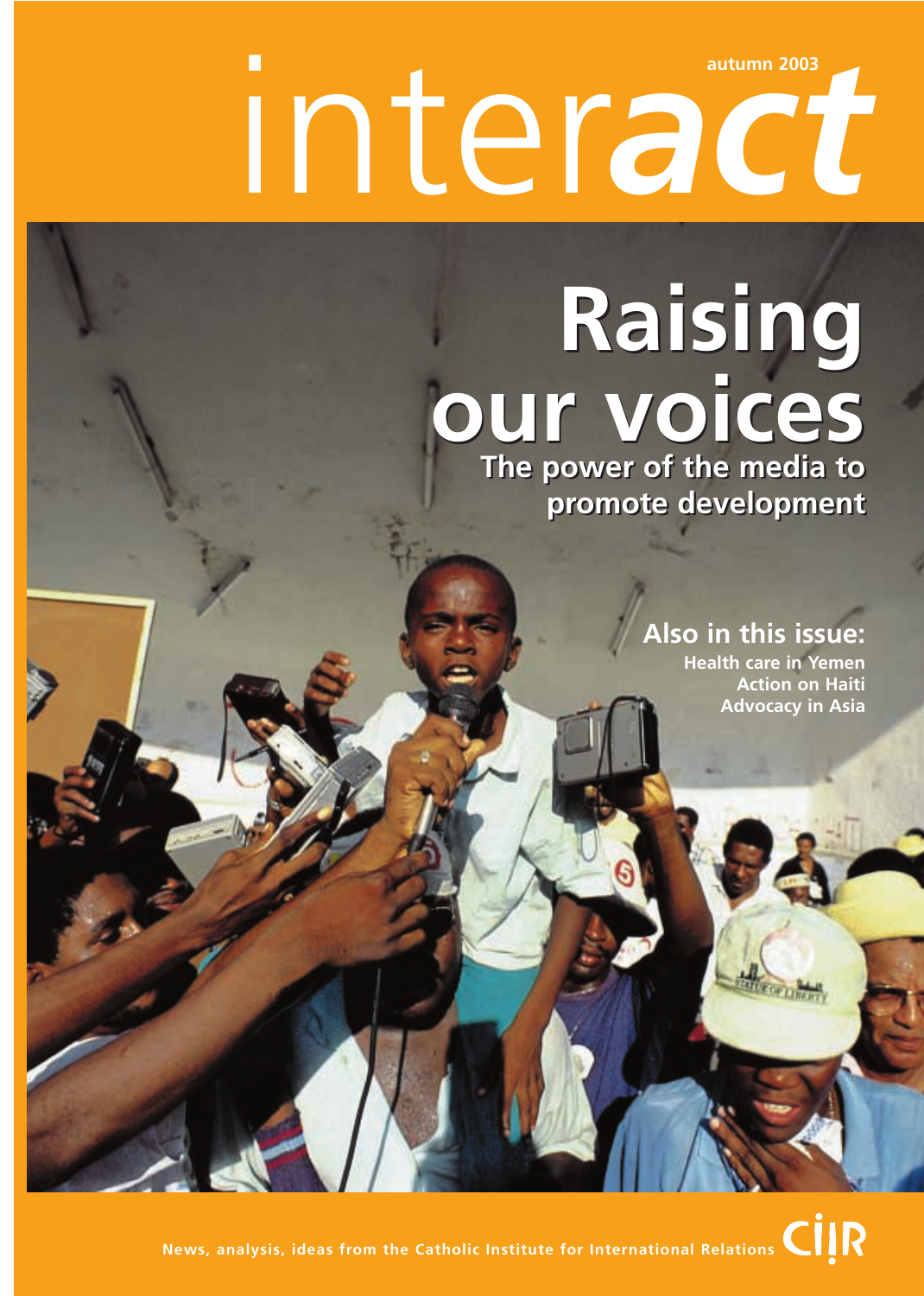## **CIIR membership form**

*(Please photocopy the form if you wish to order more than one gift membership.)* 

I would like to become a CIIR member

I would like to buy CIIR membership as a gift for someone else

Your details: **Title** Mr Mrs Ms Dr Rev

**Name** (please print)

**Address**

Post code **Tel** 

If you are buying as a gift, please complete recipient's details below: **Title** Mr Mrs Ms Dr Rev

| <b>Name</b> (please print) |  |            |  |  |  |
|----------------------------|--|------------|--|--|--|
| <b>Address</b>             |  |            |  |  |  |
| Post code                  |  | <b>Tel</b> |  |  |  |
|                            |  |            |  |  |  |

For gift membership, please tick one of the two options below:

Please send directly to recipient a members' welcome pack and Christmas card bearing the following message:

Please send me a blank CIIR Christmas card to send on to recipient.

#### **Payment details:**

| Please enter the number of memberships:            |                                                                                                                                                                                                                                                                                                                                                                |  |  |  |
|----------------------------------------------------|----------------------------------------------------------------------------------------------------------------------------------------------------------------------------------------------------------------------------------------------------------------------------------------------------------------------------------------------------------------|--|--|--|
| UKf20<br>Overseas £25                              | UK unwaged £8                                                                                                                                                                                                                                                                                                                                                  |  |  |  |
| I would like to make a donation of £               |                                                                                                                                                                                                                                                                                                                                                                |  |  |  |
| I enclose a cheque/PO (made payable to CIIR) for £ |                                                                                                                                                                                                                                                                                                                                                                |  |  |  |
| I want to pay by credit/debit card a total of £    |                                                                                                                                                                                                                                                                                                                                                                |  |  |  |
| Card type                                          |                                                                                                                                                                                                                                                                                                                                                                |  |  |  |
| Card No                                            |                                                                                                                                                                                                                                                                                                                                                                |  |  |  |
| Expiry date                                        |                                                                                                                                                                                                                                                                                                                                                                |  |  |  |
| Switch only: Issue number                          | Valid from                                                                                                                                                                                                                                                                                                                                                     |  |  |  |
| <b>Gift Aid</b>                                    |                                                                                                                                                                                                                                                                                                                                                                |  |  |  |
| donations.                                         | I am a UK tax payer and I want the Catholic Institute for International Relations (charity<br>no. 294329) to treat all donations I make from the date of this declaration as Gift Aid<br>donations and reclaim the tax until I notify otherwise. You must pay an amount of<br>income tax or capital gains tax equal to the value of the tax we reclaim on your |  |  |  |
| Signature<br>Date                                  |                                                                                                                                                                                                                                                                                                                                                                |  |  |  |



*Women at Ayaha settlement in Somaliland, where CIIR/ICD works with projects supporting returning refugees.*

## "Changing minds, changing lives. That is what makes my heart beat faster" – CIIR member

## **A gift with a difference**

Stuck for ideas for Christmas gifts? How about giving your friends and family a year's membership of CIIR? CIIR membership is an ideal present for anyone with an interest in international development and a concern for justice. CIIR members receive:

- four issues per year of CIIR's new magazine **Interact**
- in-depth analysis via CIIR's Comment series (two issues per year)
- discounts on other CIIR publications
- CIIR annual report
- invitations to the CIIR annual general meeting and CIIR conferences, which have high profile key note speakers.

Recipients of CIIR gift membership will receive a CIIR Christmas card in December notifying them of the gift. (Alternatively we can send this to you for you to send on.) They will receive their first mailing of **Interact** and other material in January 2004.

As well as being a stimulating present you can also be certain your gift will help CIIR in our work for justice and towards the eradication of poverty.

CIIR Membership is £20 a year, £25 overseas and £8 unwaged.

**Please return to:** CIIR, Freepost ND 6366, London, N1 7BR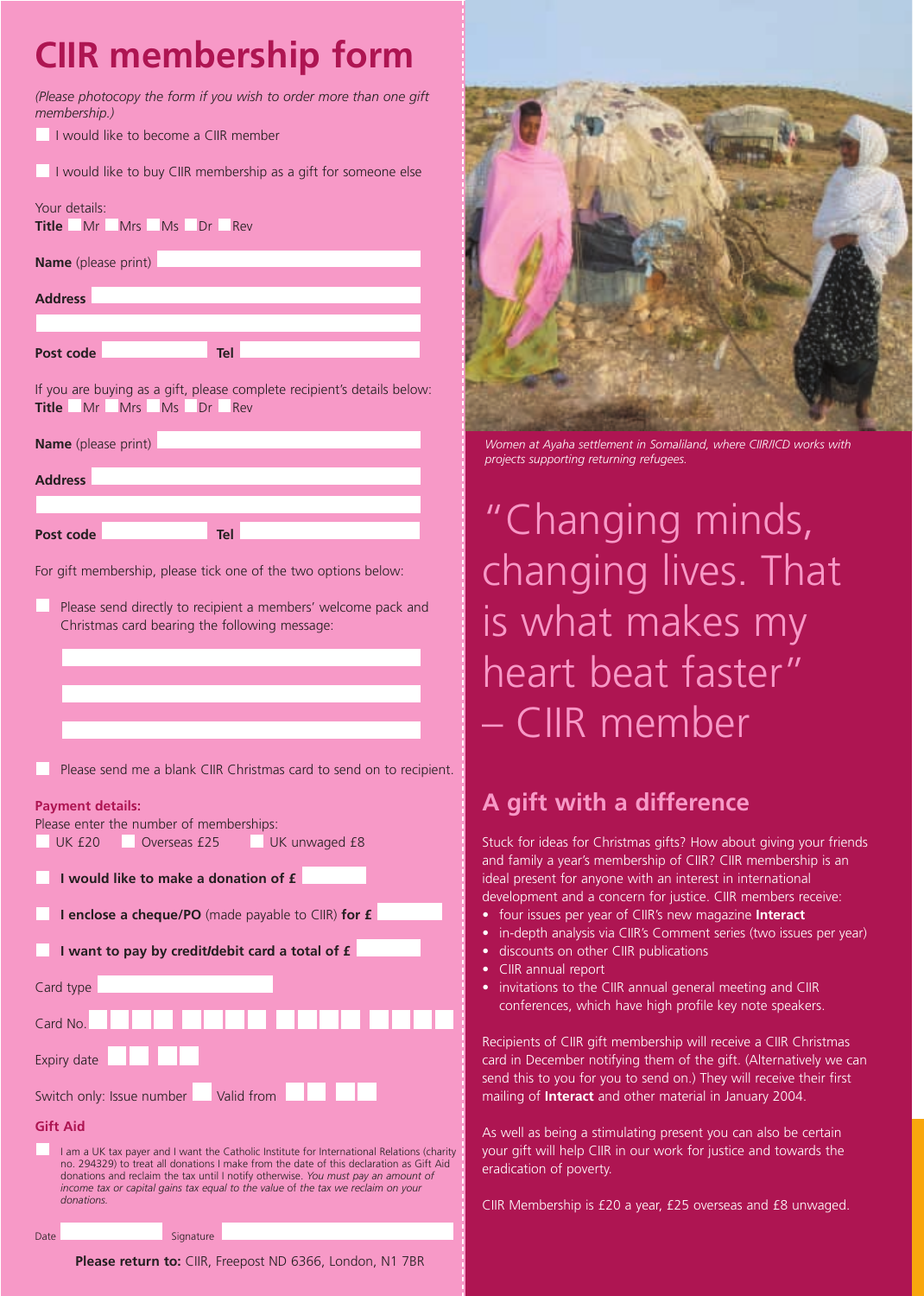## interact autumn 2003

# **Contents**



**4 diary 5 comment 6 news**

**insight:** news from the inside out Finding the stories behind the headlines with the alternative media in Latin America

## 10 **insight:**

unheard voices People whose views are normally overlooked are using the media to have their say



- 13 **action:** Haiti The cycle of poverty and neglect must be broken
- 14 **action:** Asia Grassroots organisations build their campaigning skills

## 15 **viewpoint:** Somaliland The story of a journey from refugee to TV news presenter



## 16 **viewpoint:**

Yemen A milestone in the life of a Yemeni woman

## 17 **country profile:** Yemen

#### **18 interview**

Mary Garvey talks about adversity and hope

**19 reflection**

The media must bear witness for the poor and the marginalised

**20 review**

Imagining a new world with the movement for global justice



**Published Oct 2003 by the Catholic Institute for International Relations** CIIR operates under



## Raising our voices

Opinions don't come out of thin air. If we trace our own opinions back to their source, we often find that they come from the media.

We may not believe everything we read in newspapers or magazines, hear on the radio, or see on TV. But we are certainly influenced by it, and often persuaded by it.

In the battle for people's hearts and minds, the media is a powerful tool. As such it is usually controlled by the rich and powerful. Yet it can also be a tool for people who want to challenge the dominant voices of power.

These people – poor people, people who want change – are learning to use the media to raise their voices, and get their messages across.

This first issue of **Interact** focuses on how the media is being used to promote development. From Peru to the Dominican Republic, people are working out how to tell their stories so that others will listen.

**Interact** also aims to listen to these stories, and to the views and opinions of the people behind them. It deals with issues of concern to CIIR and our partners around the world. But it is not just the voice of CIIR. It aims to let people speak for themselves.

We hope you will join with them and us in raising our voices for a just world free from poverty.

lastai Khitan

Editor

*Have your say – write to the Editor at CIIR or e-mail Alastair@ciir.org*

*Cover picture: A boy in Haiti seizes his chance to talk to the media. Photo by Marc French/PANOS*



**Editor** Alastair Whitson **Communications Manager** Nick Sireau **Executive Director** Christine Allen **Design** Twenty-Five Educational **Printing** APG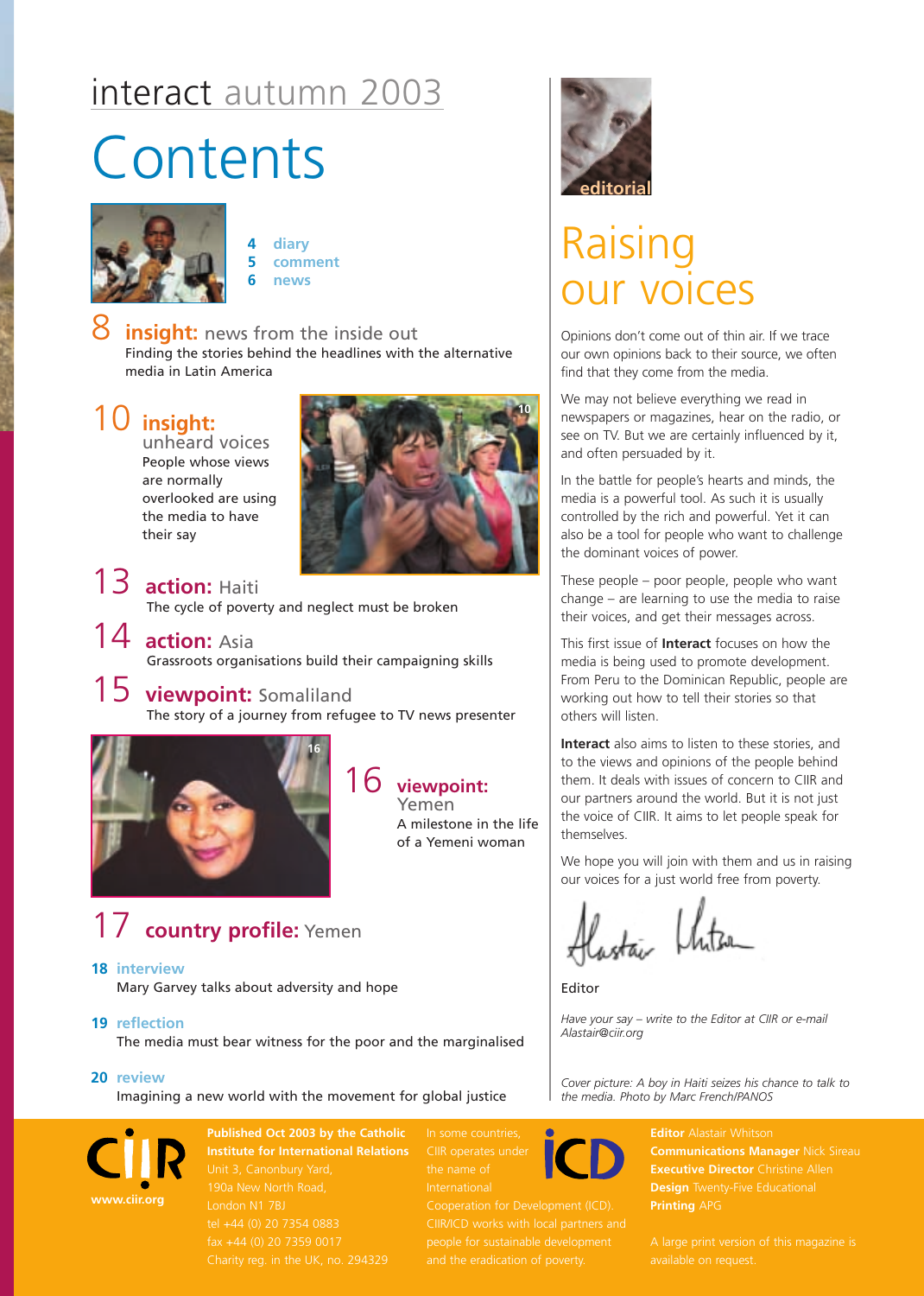**Lucy Hurn shares her experience of arriving in Lima, Peru, to work with CIIR/ICD partner Latinamerica Press**

# Living the dream



*Lucy Hurn, pictured in England before she set out for her 'dream job'.*

ARRIVED FOUR DAYS AGO and, so fails of very good. I was picked up b Edwin, who works for CIIR/ICD in Lima. As we drove through the ARRIVED FOUR DAYS AGO and, so far, so very good. I was picked up by Edwin, who works for CIIR/ICD city there were fireworks going off in the distance. I asked what they were for and he said that he'd arranged them to welcome me to Peru. The best thing about the joke was that I got it (in Spanish!).

I'm slowly getting to grips with the language. One problem is that I learnt Spanish in Guayaquil (Ecuador) where it was over 35 degrees every day. It's absolutely freezing in Lima, but I don't know any words to do with the cold…

The people in the CIIR/ICD office have been great. As well as being really helpful, they're all lovely people – which is actually quite important when you arrive in a new country and don't know a single person!

As part of my orientation I've visited some CIIR/ICD partner

## **interact***now*

**Read Lucy Hurn's internet diary at www.20six.co.uk/looocey**

projects around Lima. They've really made an impression on me. Several of them are in an area called Villa El Salvador.

The story of the area is inspiring. In the 1970s, a group of people from the countryside came to Lima in search of 'a better life'. They were so determined to stay that in the end the government offered them some land.

When they arrived on this new land they formed democratically elected groups to organise themselves. All the land was planned out equally, with space allocated for schools and markets and with a central plaza between each cluster of houses. They also allocated land for an 'industrial park' and for agriculture.

There is an amazing sense of community. I visited a project for the elderly and when we asked them how the area was when they arrived, they all shouted out, 'It was just sand… and now we're living here' – still with a great sense of pride about what they had created from nothing.

I also went to a nearby project that started with just one room in a house. Jerry, the woman who runs the project, said to parents in the area: 'If you want to help your children, donate me a room in your house or whatever you can'. Now, they have a football pitch, classrooms for children to do their homework after school, and workshops where they learn various skills, do handicrafts, art, theatre, music – things these kids would never get a chance to do otherwise.

My job is with Latinamerica Press, which specialises in reporting on the issues that often don't get covered in the mainstream press – issues such as human rights and the

#### **'It was just sand… and now we're living here'**

environment (see Insight, p8). I'll be helping them increase the sales of their stories to media outlets, and generally increase the profile and impact of their work. My dream job!

I'm now into the second week of my job. There's loads to do – such a wide variety of issues to look at. Tonight there's a vigil in support of the Truth and Reconciliation Commission, which has been working to tell the truth of what happened during the years of civil war (see News, p7).

The report has been big news – but another national obsession is football. Last night we went to a local bar to watch Peru play Paraguay. Peru won 4-1. After the game we walked to the local park. People were going mad in the streets – cars hooting, people and flags hanging out of windows. It wasn't just young men either. There were as many women as men watching the match, and afterwards whole families came down to celebrate.

And it was all completely good-natured – unlike England. It made me feel miles from home, and completely at home.

*Lucy Hurn is a CIIR/ICD development worker.*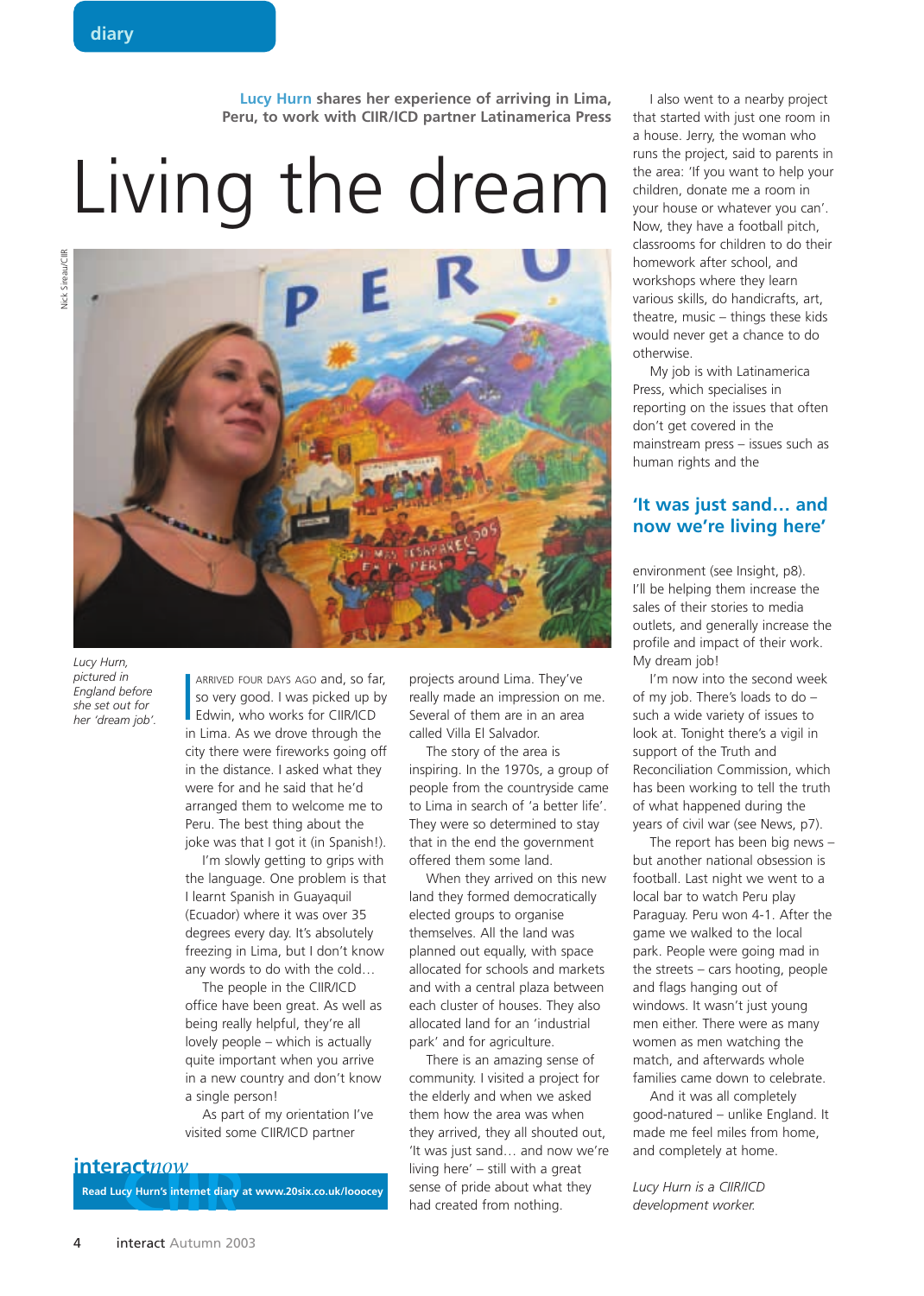Nick Sireau/CIIR **Jick Sireau/CIIR** 

**Are anti-retroviral drugs really the answer to HIV/AIDS? asks Sue Lucas**

# Responding to treatment

VER THE LAST TWO YEARS I<br>have travelled to south<br>Africa several times. Ex<br>trip has been shockingly have travelled to southern Africa several times. Each trip has been shockingly punctuated by deaths. In the early 1990s it was similar here in the UK. Now, here, the deaths have slowed. Not so in Africa.

In the UK, anti-retroviral (ARV) drugs have broken the power of HIV. In Africa, they are largely inaccessible. It is estimated that among the 41 million people living with HIV in developing countries, between five and six million need ARV treatment.<sup>1</sup> According to UNAIDS, fewer than four per cent of people in need of ARV treatment in low- and middleincome countries were receiving the drugs at the end of 2001.<sup>2</sup>

This has led to a new mantra – 'Three by Five'. Three million people in developing countries on anti-retroviral therapy by 2005: the target from the Declaration of Commitment of the 2001 UN General Assembly Special Session on HIV/AIDS.

The message is compelling. Poor people have the same rights to life and health as rich people. In poor countries people are dying because they do not have drugs. The answer is to provide drugs.

Or is it? In the haste to respond to the disaster of HIV, campaigns for treatment have become louder, and the approach to solutions correspondingly narrower. But there are lessons from other attempts to right the injustices of the world through narrowly focused strategies.

Primary health care, education for all, debt cancellation – all have attracted campaigns. Each has had a part to play, but none have changed the inequalities that

create ideal conditions for the spread of HIV and make access to treatment so hard.

A single approach to HIV is unlikely to overcome the multiple challenges of prevention, care and coping with the effects. Concentrating on treatment alone may detract from addressing the other aspects.

The cost-effectiveness of treatment has been well illustrated in Brazil, a middle income, relatively low-prevalence country, where ARVs are free and people on treatment have remained productively in work. But this is not the whole story.

The target of three million is only half of those who would benefit from this treatment today. By 2005, it will represent an even smaller proportion of total need. The need is cumulative: it increases each year as more people with HIV reach the stage of needing ARV treatment, and continues to grow with the 14,000 new infections each day.

I am not arguing *against* access to ARV treatment but *for* a new approach integrating care, treatment and prevention. Because of the nature of HIV and the way it is transmitted, the answers are tied up as much in human relationships – sexual relationships, family relationships and a sense of belonging – as they are in global policies.

Relationships make up the intricate details of our lives. It is people in the context of their own culture and community who will in the end make the difference between broken communities and strong, healthy ones. Healthy communities respond to HIV, act to care for people in their midst



who are affected, and lead the changes to help stop their young people becoming infected.

A framework of supportive law and policy helps, but choices on how to care, who to treat and what to change need local leadership. This means building human capacity, focusing on strengths within communities as well as assessing needs, and building support for community leadership.

So far HIV has been addressed mostly through short-term interventions and by 'experts' bringing in solutions based on external analysis. The result has often been fear and discrimination against people with HIV.

Trying to identify and meet needs for treatment from outside communities may well mean exhausted health personnel, a sense of helplessness and dependency in communities, and increasing numbers of people becoming infected with HIV – leading to ever-increasing demand, finite supply, and failure to narrow the gap between rich and poor that HIV so effectively widens. In contrast, a strategy of supporting community and family strengths makes it possible to imagine sustained access to treatment.

*Sue Lucas is a member of the CIIR Board of Trustees and has been working with NGOs on issues of HIV/AIDS and development since the mid-1980s.*

*Testing times: blood testing in Somaliland, where CIIR/ICD development workers support a broad-based strategy for tackling HIV/AIDS.*

- <sup>1</sup> International HIV Treatment Access Coalition, *A commitment to action for expanded access to HIV/AIDS treatment*, December 2002. <sup>2</sup> UNAIDS report on
- the HIV epidemic, December 2003.

**Christine Allen's Agenda column will return in the next issue of Interact.**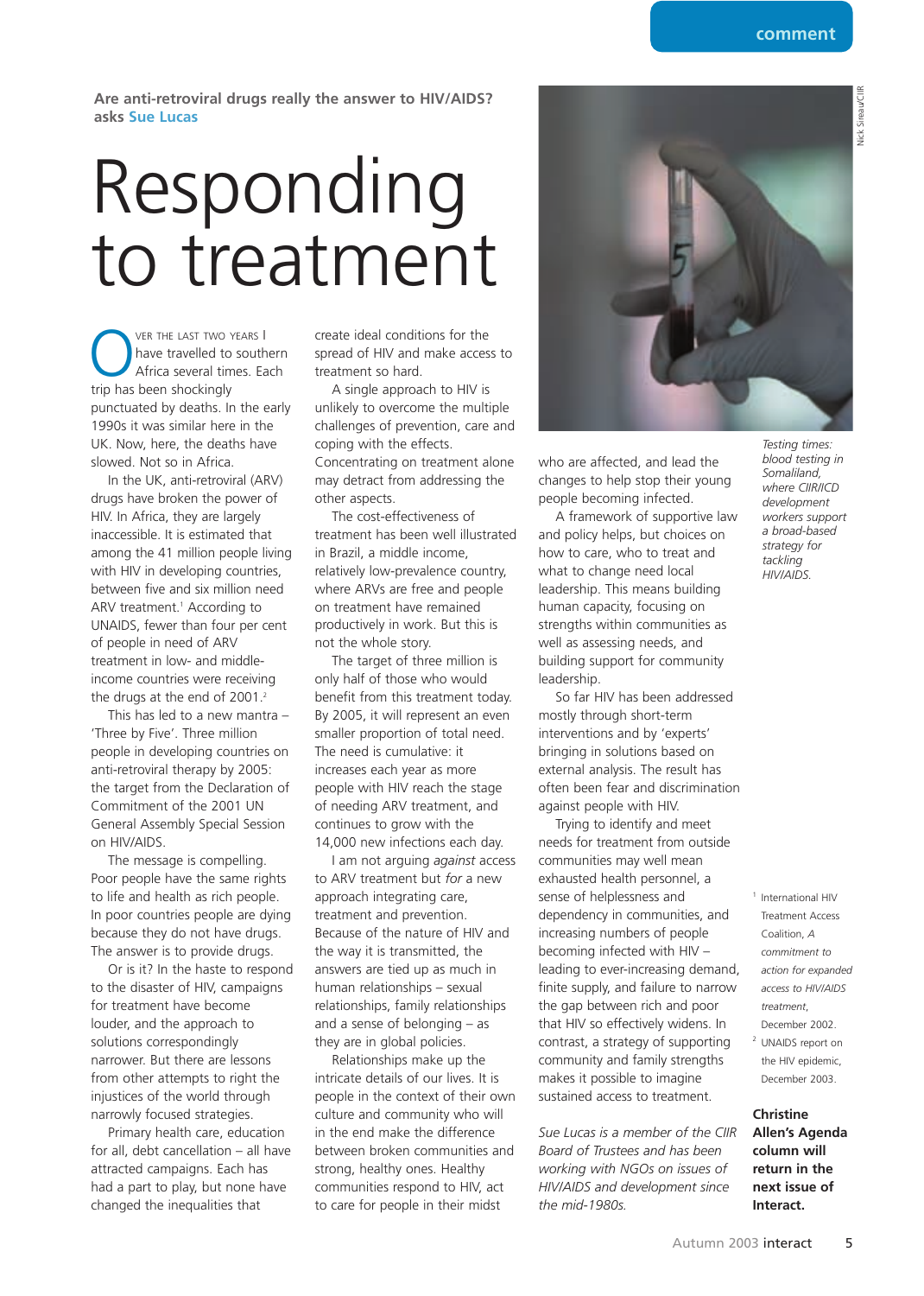## **Poor world flexes muscles as trade talks collapse**

HE FIFTH MINISTERIAL MEETING Of<br>the World Trade<br>Organisation (WTO) in<br>September came to an abrupt end HE FIFTH MINISTERIAL MEETING of the World Trade Organisation (WTO) in

when negotiations reached a stalemate and broke down, *writes Lucy Cathcart.*

Contacto Sur, an Ecuadorian radio station and CIIR/ICD partner that was covering the meeting, called the collapse of the WTO talks 'a triumph for civil society and developing countries because, in effect, they managed to forge a common front against the richer countries like the US and some members of the EU'.

In previous WTO meetings, it has been commonplace for developing countries to be railroaded into opening their markets to cheap imports,

privatising basic services and ending government support for domestic industry. Negotiations frequently take place behind closed doors, with rich countries threatening to cut aid and debt relief in order to force developing countries into unjust and damaging trade agreements.

The issue at the centre of the breakdown at Cancun was agriculture. The rich nations made no commitment to phase out subsidies for their own farmers, while demanding that developing countries, those most in need of protecting their fragile markets, end all subsidies. This time the developing countries refused to back down.

The G21, an alliance of 21 developing countries led by Brazil, India and China, led the way in standing up to the US and EU, and encouraged other developing nations to form similar negotiating blocs. Analysts have commented

that this represents the biggest shift in the power balance of the WTO since its creation in 1995.

However, while the rich nations did not get their way, the collapse of the talks meant that neither were any changes agreed to the existing system. Contacto Sur spoke to Maria Elena Martinez, from the Mexican Campesino Union, about the devastating effects of WTO agricultural policy: 'There's no way to survive here so people migrate. There's no way to survive, so people send their children to work in any job. There's no way to survive here, and people are dying.'

This is the second time that a WTO ministerial meeting has ended in deadlock, and all parties are agreed that something must be done to move forwards. It is a crucial time for supporting developing countries in their efforts to redress the balance in global trade.

## **Role models promote education**

SUCCESSFUL ROLE MODELS Are<br>
Indigenous San youth in<br>
Namibia to pursue their education UCCESSFUL ROLE MODELS Are helping to persuade indigenous San youth in despite stigmatisation and discrimination.

Many San children were dropping out of school due to lack of financial resources, language barriers, and feelings of stigmatisation from teachers and peers, says CIIR/ICD development worker Yvonne Pickering.

Pickering has visited several schools to show students a newsletter about San students successfully pursuing further education. This was 'very effective in capturing the interest of each and every student,' she said.

Older San youth also visited the schools, including Kleofa, a student training in paralegal and human rights at the Legal Assistance Centre in Windhoek, who told the San children: 'Never give up. With dedication, hard work and commitment you can make a difference in your communities.'

## **Landmark day for fledgling nation**



TUDENTS COMPARE I<br>
the computer lab<br>
community-base<br>
University in northern TUDENTS COMPARE NOTES in the computer lab at community-based Amoud Somaliland (above).

The university, established in 1998, held its first graduation ceremony in July this year. Twenty-five graduates were awarded Bachelor of Arts in Business and Public Administration, and seven

students received Bachelor of Arts in Education.

Somaliland vice-president Ahmed Yusuf Yassin presided over the graduation ceremony, which was attended by hundreds of people from all regions of Somaliland, including ministers, leaders of political parties and community leaders.

(See also Viewpoint, p15.)

**interact***now* **Campaign for a change in the rules**

**that govern global trade with the Trade Justice Movement – www.tjm.org.uk**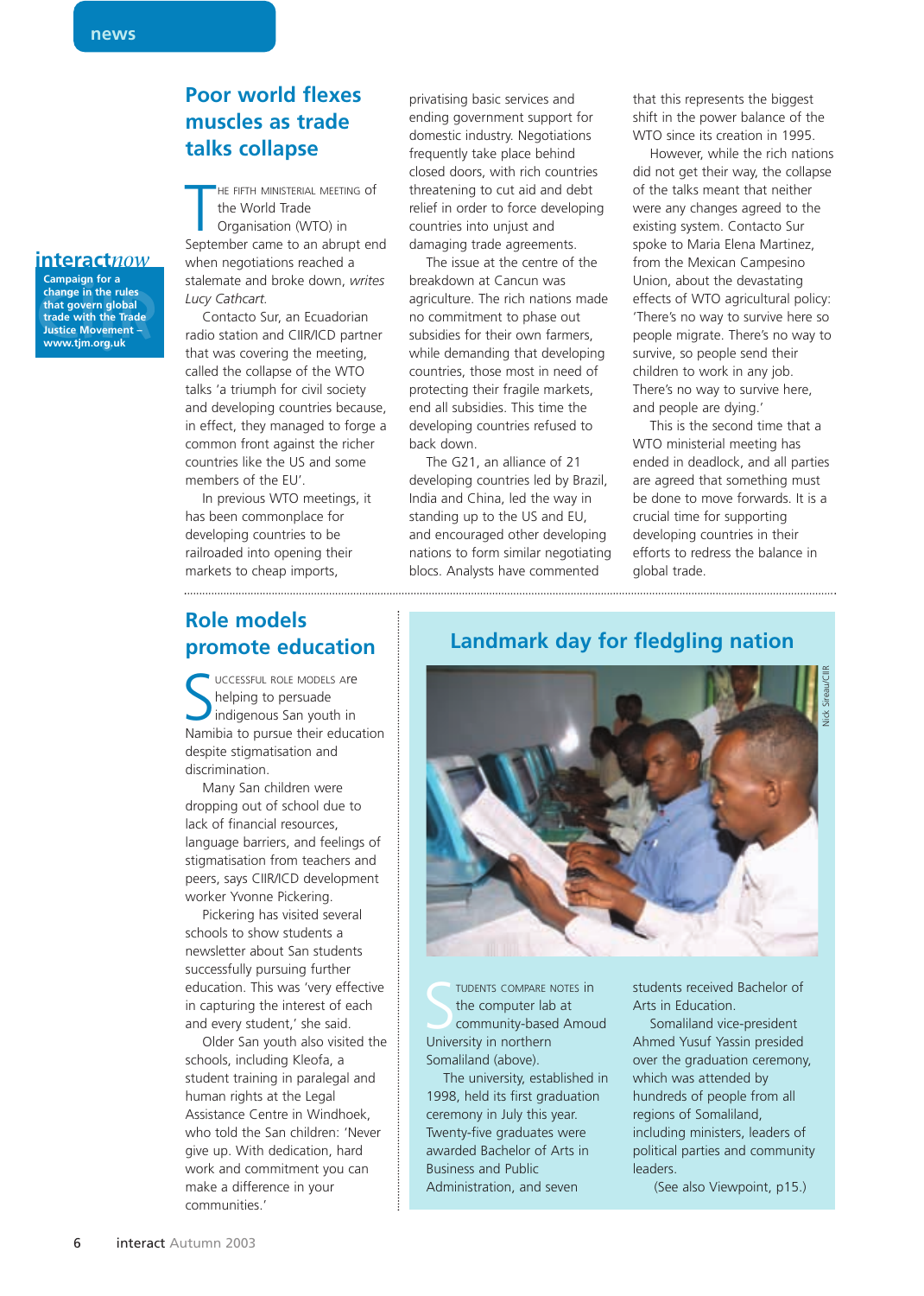## **Peru faces up to civil war's bitter legacy**

**PERU HAS TAKEN A major step towards healing the scars its recent violent history v**<br>the publication in August of a ERU HAS TAKEN a major step towards healing the scars of its recent violent history with report by the country's Truth and Reconciliation Commission (TRC), *writes Rashmi Misra.*

According to the commission, over 69,000 people lost their lives in the 20 years of insurgency and counter-insurgency between 1980 and 2000. The majority of the victims – three-quarters of those who were killed or disappeared – were indigenous quechua people caught between the warring sides.

The TRC spent two years gathering testimonies from 18,000 people affected by and involved in the violence. It found that the armed insurgency of Sendero Luminoso (Shining Path) was the direct cause of the tragedy, but that in responding to the threat the State itself perpetrated and

institutionalised human rights abuses.

Gloria Cano, a lawyer working with the Peruvian Pro-Human Rights Organisation (APRODEH), told CIIR: 'The report simply confirms what we have known all along: that the government adopted a systematic policy of forced disappearance and extrajudiciary execution over these two decades.'

The Peruvian armed forces, according to the TRC report, were responsible for 30 per cent of the deaths and disappearances. Shining Path was responsible for 54 per cent of deaths.

Cano said: 'We knew that the Shining Path had committed many crimes, but it is only now that we can see the scale of this horror.'

The TRC's recommendations include legal reforms and improvements in health care,

education and economic rights. It is also pushing for compensation for victims and criminal cases against those identified as being involved.

**Centre for Transitional Justice**

**For more information about human rights in Peru and East Timor, visit www.ictj.org – the website of the International**

**interact***now*

Rosalia Stark from human rights organisation Alto Huallaga, who has been working with the TRC for two years, told CIIR: 'We now have evidence on the armed groups, terrorists, and former politicians responsible for these atrocities. We are asking president Toledo to see the commission to completion to ensure that all cases, including those against the La Colina death squad and former president Fujimori, are tried.'

She added: 'For the justice of thousands of people, we need to ensure that the commission's recommendations are acted on. We need to repair the trauma and pain of the Peruvian people and give them back their dignity.'

## **Political realities hinder struggle for justice**

AST TIMOR'S GOVERNMENT IS<br>struggling to balance the<br>country's demands for justic<br>over human rights abuses by the AST TIMOR'S GOVERNMENT is struggling to balance the country's demands for justice Indonesian military with the need to foster good relations with Indonesia, *writes Catherine Scott.*

East Timor's chief prosecutor, Longuinhos Monteiro, has warned that the country could face a backlash internally if it fails to pursue cases against Indonesian human rights violators. He argued that East Timor has a moral obligation both to the victims and to the world.

However, prime minister Alkatiri prefers to leave the campaign for justice for the victims of human rights violations to the international community, while governments internationally are only too ready to quote the East Timorese official line of looking to the future and putting the past behind them.

Monteiro's comments follow

the damage to the credibility of Indonesia's ad hoc human rights tribunal when it gave a lenient sentence for crimes against humanity to Major General Adam Damiri, who commanded troops in East Timor during the violence that surrounded the country's independence in 1999. Damiri received three years in jail, pending appeal.

Many feel that the tribunal was orchestrated by the Indonesian authorities, who wanted to be seen to investigate accusations of human rights violations without subjecting the accused to the scrutiny of an international tribunal, which the United Nations commission of enquiry recommended in 2000.

This summer the East Timorese Truth and Reconciliation Commission has heard a series of testimonies from victims of the Indonesian army's campaign of rape and terror during its



*Still waiting for justice: the crowd at a rally in East Timor.*

occupation of East Timor. Commissioner Olandina Caeiro summed up by saying that the world must know the truth about the atrocities in East Timor so that they may never happen again.

The onus is now on East Timorese civil society to raise its voice loudly enough and frequently enough to gain a reaction, and on international organisations to keep pressing for justice.

#### **interact***now*

**Write to your MP urging action for East Timorese victims of human rights violations – see Amnesty International's website at www.amnesty.org for details**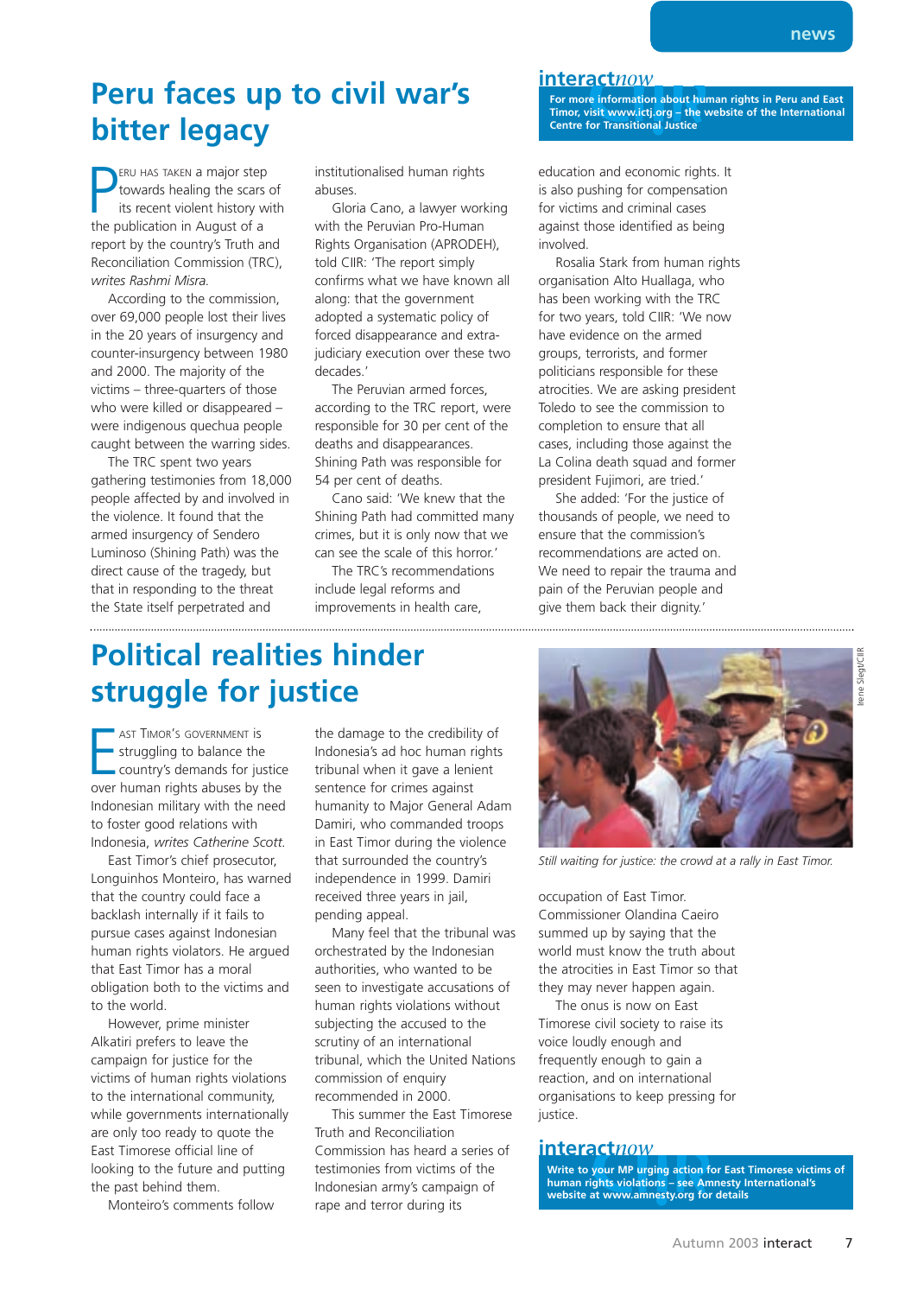**Independent journalism in Latin America is giving voice to issues that are overlooked by the mainstream media, writes Barbara Fraser**

# News from the **inside** out

I WAS EVERT EDTOK 3 NIGHTMAKE.<br>Although the news was good –<br>Colombian rebels had just<br>released scores of soldiers who had T WAS EVERY EDITOR'S NIGHTMARE. Although the news was good – Colombian rebels had just been captured during a battle – it happened just after Latinamerica Press's (LAP's) weekly bulletin had gone to the printers. The bulletin was going to lag far behind in reporting one of the most significant events of the moment. How could it give its readers a fresh look at what would be, by the time the next issue was published, stale news?

Lucien Chauvin, a journalist and CIIR/ICD development worker with LAP, had heard that a Colombian bishop played a key role in the negotiations that led to the hostages' release. Although LAP is based in Lima, Peru, he decided to track down the lead. Several hours later, he had a fresh perspective and an exclusive interview with the bishop about the crisis.

In a world of sound bites and bigbusiness media, that's the kind of reporting that makes alternative media like LAP special.

'My years at LAP gave me an opportunity to grasp a wide range of issues from perspectives not often covered by traditional media,' Chauvin says. 'The mainstream media tend to cover hot issues, but not connect the dots, and many of the issues in Latin America have both local nuances and overarching links.'

LAP's grassroots perspective is maintained by correspondents – both Latin Americans and English or US journalists living in the region – who are well-versed in local issues. Because they live in the countries they cover, they are familiar with the complexities of political and

social events. And they're on the scene at times of crisis – like Hurricane Mitch, which devastated much of Central America in 1998 – or triumph – like the achievement of the Shuar people of Ecuador, who successfully blocked a multinational company from drilling for oil on their ancestral lands.

In the spirit of the best alternative journalism, the writers zero in on ordinary people and grassroots movements, telling stories that major media consider unimportant, or telling important stories from a different perspective. Over the years, LAP – now offering a biweekly printed bulletin and a frequently updated website – has built up a loyal readership and a dedicated network of correspondents.

Noticias Aliadas – the Spanishlanguage equivalent of LAP – was founded in Peru by the Maryknoll Fathers and Brothers (the Catholic Foreign Mission Society of America) in 1964. Its goal was to inform readers about church events and trends at a key moment in church history in Latin America, when liberation theology was taking root. Four years later, Noticias Aliadas became a non-profit organisation under Peruvian law, and the Englishlanguage version was started five years after that.

Rainer Stöckelmann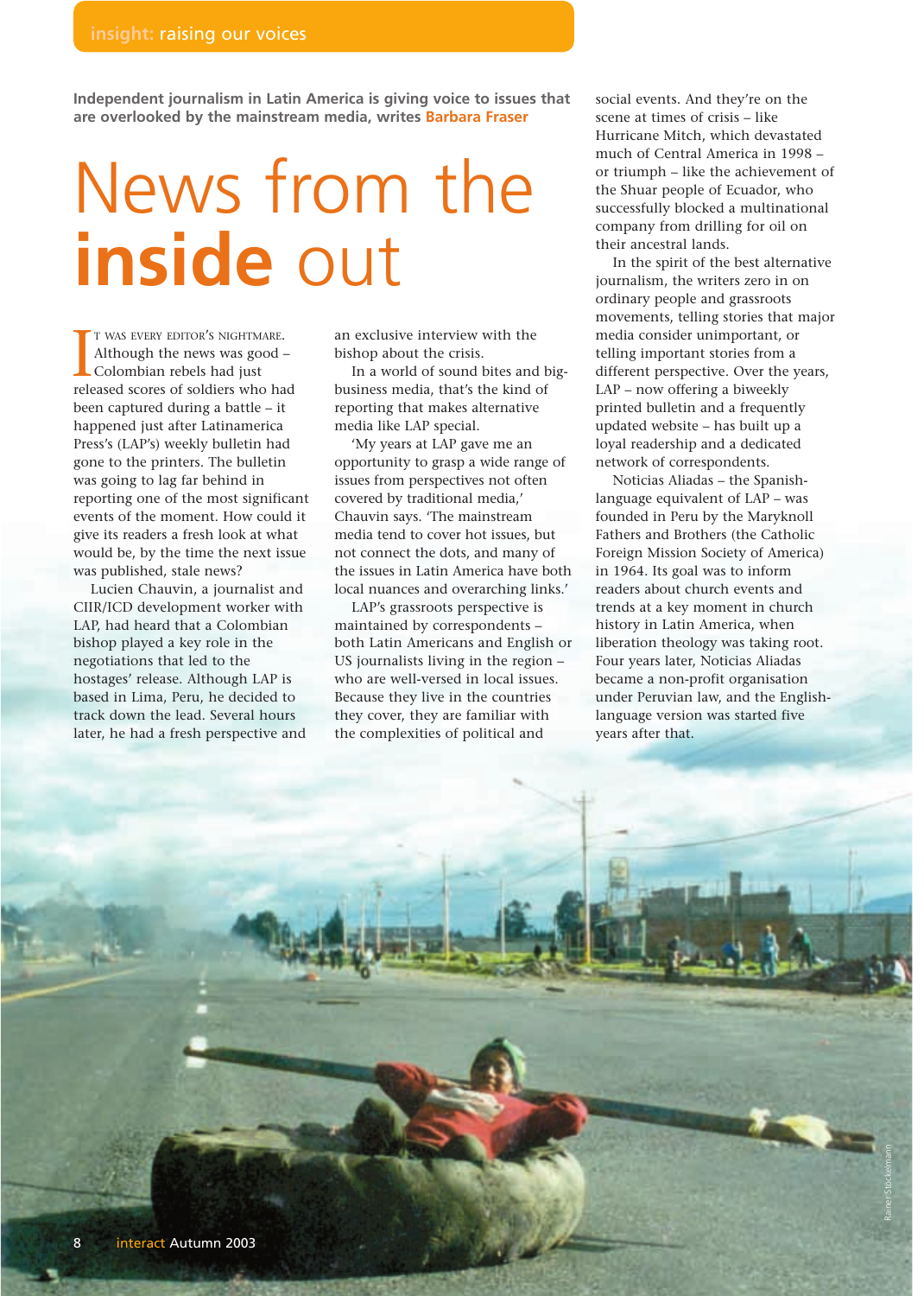As church leaders and Christian communities began questioning traditional power structures in Latin America, LAP had to broaden its mandate, branching out to cover other social issues, especially human rights. In the 1970s and 1980s, it covered dictatorships and dirty wars, telling the stories of the people whose voices were most often silenced. Those years left an indelible mark on the publication and its staff.

Raquel Gargatte, director of the organisation and producer since 1999 of its award-winning radio programme, A Viva Voz ('Aloud'), says: 'The importance of our work lies in the fact that we provide independent, objective and thorough analysis of the region, emphasising respect for human rights and never distancing ourselves from the overall context of Latin America.'

The foray into radio was another turning point. The readers of the printed bulletin were mainly collegeeducated, and many lived outside Latin America, counting on the bulletin to keep them abreast of trends and developments in the region. The radio programme, however, was produced in Spanish and broadcast over a network of community radio stations affiliated with CIIR/ICD partner ALER, the Latin American Association for Radio Education, based in Quito, Ecuador.

A Viva Voz has been important in bringing LAP even closer to the grassroots and building bridges of solidarity among communities, says William Chico, graphic designer and translator with LAP. 'In today's globalised world, the strength of the people in the face of overwhelming political and economic power lies more than ever in their unity and understanding,' he says.

Gargatte agrees. 'We make a constant effort to show, through our information, that in Latin America and the Caribbean, there are more things that unite us than divide us,' she says.

Keeping that perspective is not always easy for an alternative publication. Like many of its ilk, LAP struggles financially. As a small publication wary of being beholden to advertisers, it depends on subscription income and donations from international agencies. These donations have dropped off in recent years, while the newspaper's relatively small circulation makes it difficult for subscription income to keep up with the rising costs of printing and mailing to readers in 50 countries.

In an effort to capture new readers, two years ago the organisation launched a new website stocked with articles, statistics and an archive of past reports. The stories are often picked up by other alternative news sites, such as OneWorld, as well as mainstream ones like Yahoo. When that happens, visits skyrocket – a boost to staff morale and confirmation that the work, however difficult, is worth doing.

David Shanks, who worked as a CIIR/ICD development worker with LAP, designed and managed the website for two years. 'These days,

## **'the strength of the people lies in their unity and understanding'**

when so much of the mainstream media is owned by moguls with political connections or governed by advertising, the kind of truly independent alternative media represented by LAP is invaluable,' he says. 'The number of people who visited the website while I was there and posted comments along those lines is testament to the value of and demand for such media.'

The staff is also aware, however, that more could be done with the trove of information that pours in from correspondents around the region. As associate editor Cecilia Remón says, 'Our information can be used for education, awareness raising, information and advocacy in the public policy arena.'

Gargatte adds: 'Recently we've been aiming our information more toward key audiences who can use it to help change the situation of our region's most disadvantaged people. To this end, we are devising strategies for reaching the people responsible for making public policy decisions<sup>'</sup>

## **Vintage LAP**

One of journalist Lucien Chauvin's favourite memories is of a story he wrote for LAP from Cuba in 1998, when Pope John Paul II made his historic visit to the island nation. A group of Catholic youths invited him to accompany them at 4am for 'mañanitas' – a serenade of wake-up songs for the Pope. Despite the early hour, Chauvin made the two-hour walk.

'The Pope invited the kids in and came down to meet them. I followed and managed to get quotes from top Vatican officials and some amazing close-up photos of the Pope's brief encounter with the kids. No other journalists were present, because of the time and the venue. It was vintage LAP for me, seeing how the visit touched ordinary Cubans.'

Noticias Aliadas will turn 40 next year – a venerable age for an alternative publication that has had to weather social changes in the region, as well as practical concerns like power failures caused by a severe drought in 1992, the danger posed by Peru's subversive groups during the period of political violence or the current economic crunch.

The team, however, has never abandoned its vision. 'We always keep in mind the perspective of the people who are most affected by dominant policy,' Remón says.

That is one of the things that has made the publication such a valuable resource for readers. As former LAP reporter Chauvin says, the staff and correspondents 'are committed not just to journalism, but also to the issues they cover'.

In a world where the airwaves and news-stands are dominated by the mainstream media, it's just such commitment that enables an alternative voice to be heard.

*Barbara J Fraser, a former director and editor of Latinamerica Press, now works as a freelance writer in Peru.*

#### **interact***now*

*Tired of protesting: the issues affecting people like this boy in Ecuador are often sensationalised then forgotten by the mainstream media.*

**Visit the Latinamerica Press website: www.latinamericapress.org**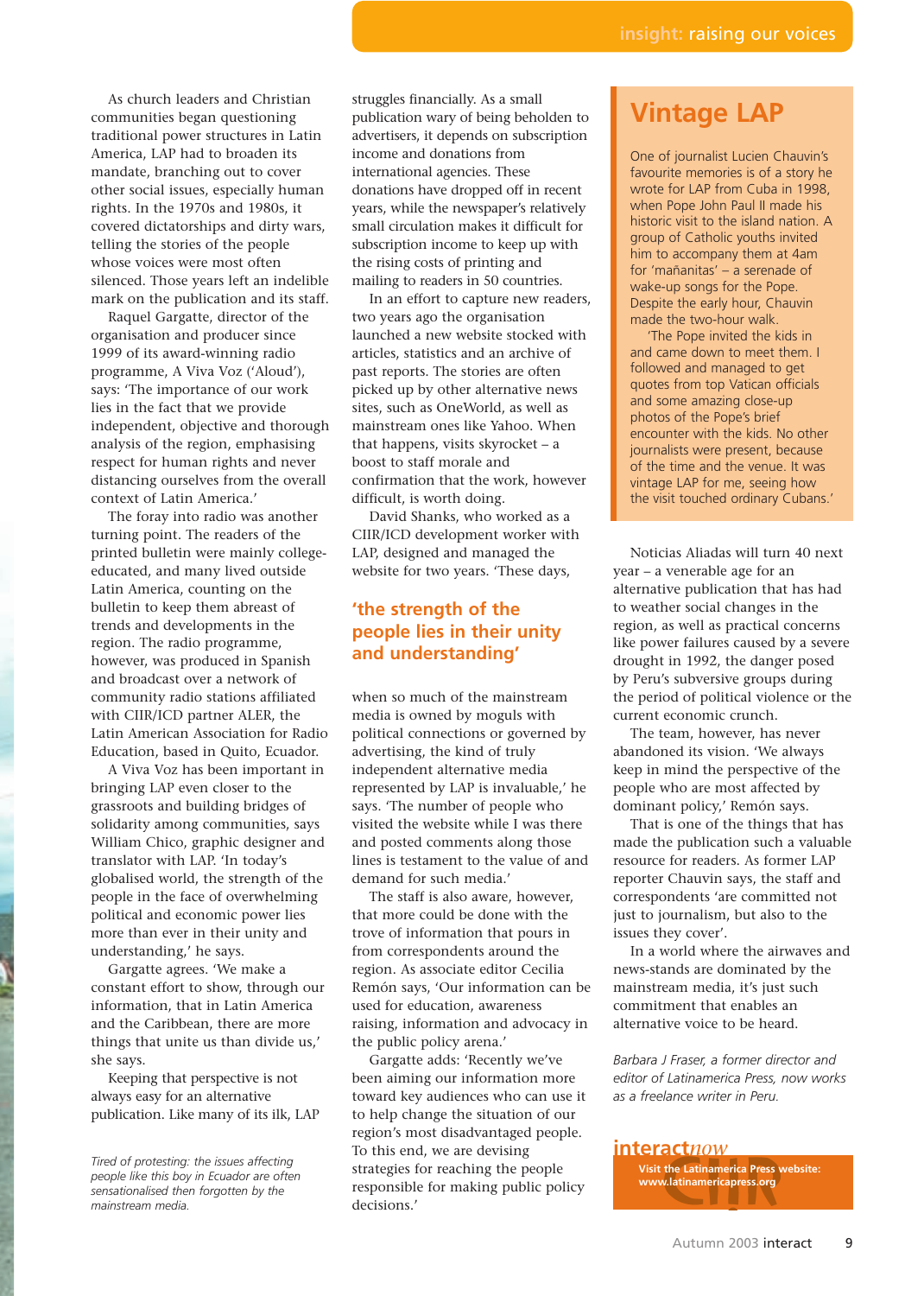**Too often the media is the mouthpiece of the rich and powerful. Here CIIR/ICD development workers describe how people who are normally unheard and overlooked are successfully raising their voices.**

# **Unheard voices**

## The real price of gold

**Peruvian villagers affected by a mercury spill are using the media to tell their side of the story, writes Stephanie Boyd**

N 2 JUNE 2000, a truck from<br>the Yanacocha gold mine<br>spilled 151 kgs of mercury<br>through the village of Choropampa the Yanacocha gold mine spilled 151 kgs of mercury and two neighbouring communities in Peru's Andean mountains.

According to the mine's conservative estimates, nearly 1,000 people were affected by mercury poisoning. Three years after the spill, villagers claim they are still suffering from symptoms including renal and kidney damage, eyesight problems, miscarriages and central nervous system disorders.

The mine has paid compensation to some individuals, provided health services, and paid for the upgrade of facilities such as school buildings and roads. But many

villagers feel that the mine has not done enough. There have been demonstrations and confrontations, including a four-day blockade of the road by angry villagers.

Yanacocha is owned by the huge gold mining corporation, Newmont Mining of Colorado. With the public relations resources of a multinational company at its disposal, Yanacocha has produced slick reports and videos to present its version of events to the media.

The mine's view that the problem has been resolved has been countered by a documentary, Choropampa: The Price of Gold, produced by CIIR/ICD partner Guarango Cine y Video. Told from the villagers' point of view, the film



graphically portrays the bitterness and division that still linger in the wake of the mercury spill.

Guarango's film has been broadcast on television in Peru and the United States and screened at more than a dozen international film festivals. Five hundred video copies have been distributed to grassroots organisations, educators and media outlets in Peru, including 40 municipal television stations throughout the country.

In addition to film-making, Guarango seeks to reinforce people's ability to transmit their messages through the media by providing media advocacy training for activists, educators and community leaders. It conducts workshops and seminars, and assists groups in real-life situations – people such as the villagers of Choropampa.

The result is that Choropampa's leaders know their message and how to say it. The difficulty is convincing Peru's media elite to listen.

At the beginning of April this year Yanacocha presented its 'Final Report' on the mercury spill. The report insists the environment is mercury free and does not even mention human health in Choropampa.

No-one from the village was invited to the presentation of the report in Lima, the nation's capital. However, community leaders found out about the presentation and decided to attend.

Tall, blond women in black evening gowns handed out glossy summaries of the report at the door. When the time came for questions, little slips of white paper to write down queries were handed out.

But the Choropampinos had not travelled all evening, burdened with

*Flash point: a Choropampa man tries to calm the crowd after a scuffle with the police during the road blockade.*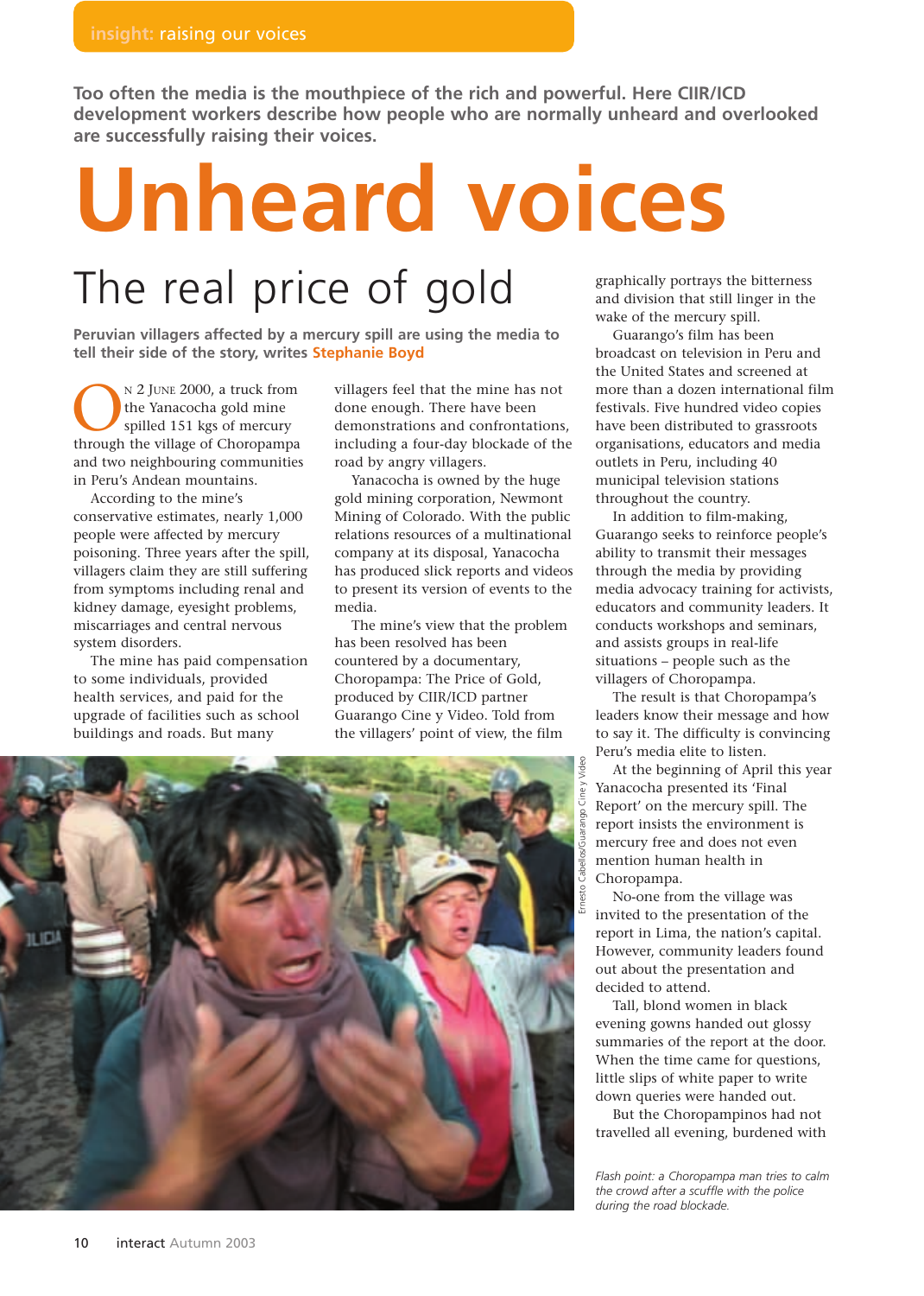

illness and sick children at home, to remain quiet. Elsa Martinez, mother of five, rose to her feet to speak to the crowded room of government and business elites. Every head turned to listen.

'Yes, Yanacocha built extra rooms in the health clinic, but they're empty,' said Elsa. 'We don't have doctors who can treat us – there is

no medicine.' The flood gates were opened and dozens of questions from the audience followed, many from concerned medical professionals.

The following day two national newspapers covered the story. A month later the Choropampa film was broadcast on Canal N (Peru's version of CNN) and had a three-

## Shock tactic

**Azahara Villacorta reports on a new book that challenges the exploitation and discrimination faced by sex workers in El Salvador**

**HOMEON CAN YOU DISCUSS a taboo**<br>topic? How can you sensitive the Salvadorean population<br>to the issue of prostitution and all topic? How can you sensitise the Salvadorean population to the issue of prostitution and all that goes with it: drugs, misery, exploitation, discrimination, trafficking, infringement of the rights of young people and children, ill-treatment and violence of every kind (from the clients, urban gangs, police officers…)?

Working with the women's organisation Flor de Piedra (Flower of Stone) for two years, I began to get to know and talk with some of the women selling their services in the so-called Red Zone of San Salvador. Their 'dream', they told me, had long been for a book collecting their testimonies, something that would give a permanent account of the lives of these brave women.

So it was that after a year of contacts, interviews, writing and correcting, a collection of 12 testimonies was gathered together and published.

The title of the book attracted attention and generated controversy from the beginning. It was a title that we thought of together, and chose precisely because we wanted to attract attention and generate discussion about a subject which for society, the media, the powerful classes, was at the very least uncomfortable.

The title we chose was 'Historias Putas' (Whores' Stories). Many people asked us why we used the word 'whore' after so many years of trying to raise awareness of the injustice of its use. The women's answer is simple: it is hard for us, they said, to find a word which better expresses

*Elsa Martinez, backed up by her husband, makes her point at a village meeting.*

#### **interact***now*

**Visit the Guarango Film and Video website: www.guarango.com**

week theatrical release in Lima.

The delegation from Choropampa took back a video of Yanacocha's report proceedings to show at a public assembly. Villagers were angered by the mine's report, but were proud of Elsa. She got their message in the newspapers, and even more importantly, she proved that the company's money could not shield it from the people's voices.

Elsa showed them that Choropampa's voices will not remain silent and their story will be heard.

*Stephanie Boyd is a CIIR/ICD development worker working with Guarango Cine y Video. Note: Unfortunately, Elsa's health has since deteriorated and she is now confined to bed, unable to walk or sit up. She suffers from severe liver damage and central nervous system disorders.*

the stigmatisation we suffer, yet shows the harshness of what we see ourselves called to live every day.

When we launched the book, the place was packed: not just with the women from other organisations who, in solidarity, joined our cause which is also their own; but because of the presence of several editors and journalists, suddenly interested in the subject.

The title of the book had given the sex workers and former sex workers a platform to bare their souls and share with others the lives they have to live: to tell their 'Whores' Stories', those stories which, in spite of their crudeness, should not be forgotten, and from which, faced with this blunt reality, we cannot easily turn away.

*Azahara Villacorta completed her contract as a CIIR/ICD development worker with Flor de Piedra in September. Copies of the book (in Spanish) can be ordered from CIIR in London: contact Alastair@ciir.org for details.*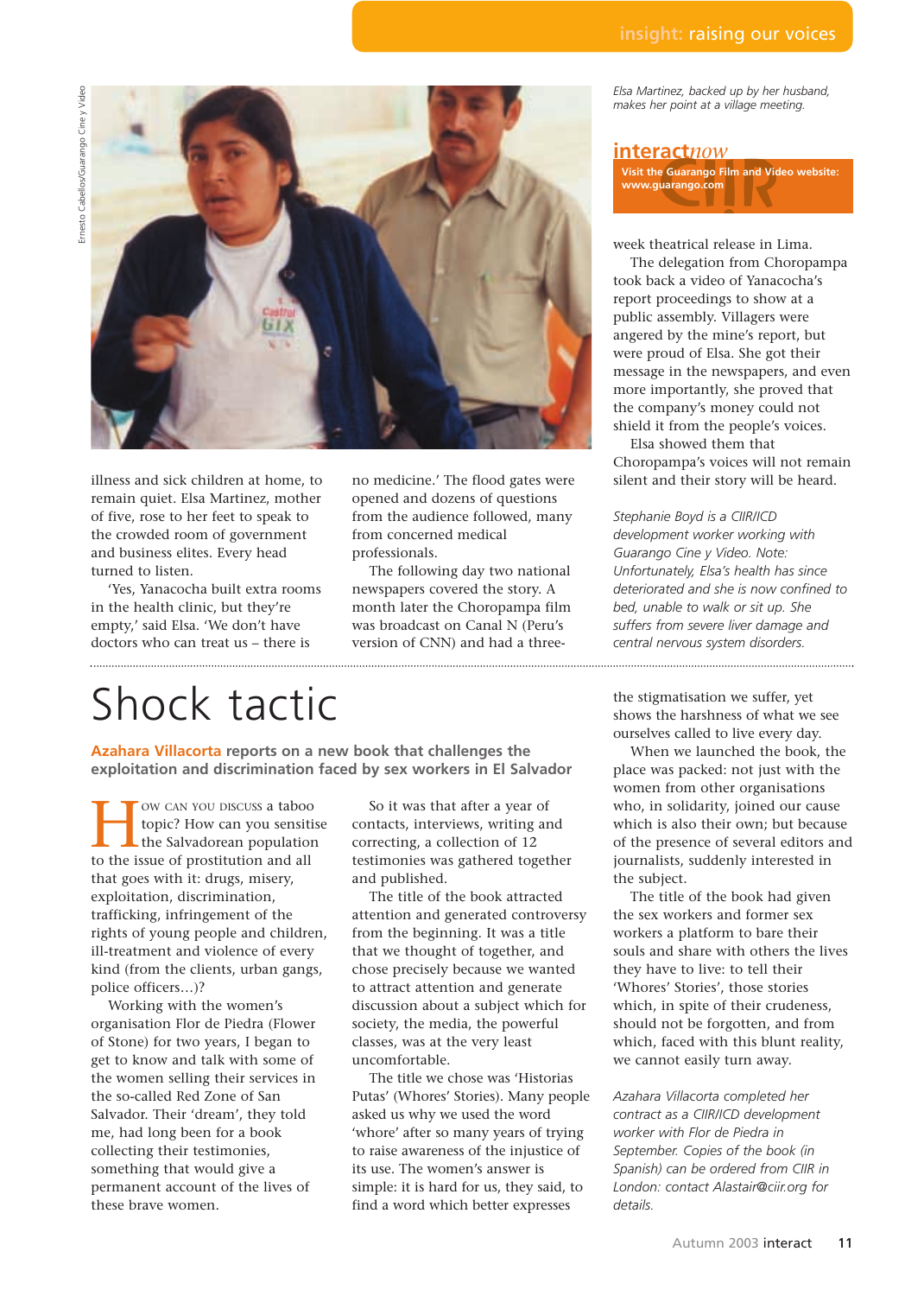## Balancing act

**Mirta Rodríguez Calderón explains how a network of journalists in the Dominican Republic are raising gender issues in the media**

VIOLENCE AGAINST WOMEN IS not<br>
Republic – except when there<br>
is an increase in murders of women. news in the Dominican Republic – except when there When this happened last year, a network of journalists was already discussing gender violence and how to tackle it. The discussions helped to prompt large numbers of articles, essays, analyses, statements and interviews on the issue. The coverage in the media was unprecedented, raising awareness about the issue in society as a whole.

The network, Red de Periodistas con Perspectiva de Género (Network of Journalists with a Gender Perspective), was set up to show that media professionals have the power to promote social justice and gender equity through their work. It aims to take up to the higher reaches of the media the affairs, interests, hopes and problems of women, recognising that they have been the most ignored in their actions, silenced in their voices and badly treated in their image.

The network produces an electronic review of gender and communication (we always insist that it is not a magazine by women, or for women, but by and for professionals in communication). The magazine is called A Primera Plana (On the Front Page) and can be seen on the website (in Spanish) www.aprimeraplana.org.

A printed copy is also produced to reach the many journalists in the 

## Loud and clear

**The indigenous people of South America are tuning in to the potential of new communication technologies, writes Lourdes Barrezueta Barzola**

THE SINCE THE Spanish conquest,<br>the indigenous peoples of Peru,<br>Ecuador, Bolivia, northern<br>Argentina and Chile have been the indigenous peoples of Peru, Ecuador, Bolivia, northern Argentina and Chile have been divided. They are isolated, marginalised, held to be of no account, poor and excluded. For 500 years, their customs, their medicine, their music, their religious beliefs and their vision of the cosmos have been under permanent pressure.

In spite of this marginalisation, these people have not given in. Their age-old struggle has made them organise, and their organisations have made significant advances in the last decade, gaining spaces in civil society, participating in development projects and managing their own communications media.

Radio in particular has long been popular among indigenous people. Of the broadcasters affiliated to CIIR/ICD partner ALER (the Latin American Association for Radio Education), at least 40 have quechua and kichwa audiences. In all of them, the quechua and kichwa programmes are produced by the indigenous people themselves.

Drawing on this experience, the idea grew for a communications network that would bring together a people who had formerly been divided. The result was the Kiechwa Satellite Network (the name is a combination of 'quechua' and 'kichwa'), under which the quechua people of Bolivia and Peru and the kichwa people of Ecuador joined their voices with the aim of recovering their identity as a single people, building their collective selfesteem, and supporting the development of their communities.

Formed in 1997, the Kiechwa Satellite Network is made up of more than 30 broadcasters in Peru, Ecuador and Bolivia. As well as producing and broadcasting radio programmes – such as Kuri Kinti'k, a daily news programme, and Jatun

Dominican Republic who have still not got computers. Recent editions have looked at immigration and emigration, violence, sexism in language, the treatment of images of women, new communications technologies, the power of the word on the radio, maternal mortality, and sexuality.

The network is not an organisation but a kind of convergence. Journalists and other communicators come together to work for gender equity and to present articles and other materials for other professionals working in the mass media to draw on. As an exploration of the potential of 'media advocacy', the network and the magazine are laying down rules and opening new paths to Dominican journalism with a gender perspective.

*Mirta Rodríguez Calderón is a CIIR/ICD development worker with Colectiva Mujer y Salud (Women and Health Collective).*

Llacta, a weekly cultural magazine programme – it provides training and conducts research.

The network is a genuinely collaborative venture. Every year the production headquarters change, with one of the quechua member broadcasters and one of the kichwa member broadcasters combining to produce the programmes. It relies on new technologies – digital audio, internet and satellite – to gather material and transmit reports between the members.

Among the main demands of the quechua and kichwa people are: respect for their culture; recognition of the countries they live in as pluricultural and plurinational; access to land; bilingual teaching; and protection of their habitat against the threats of oil, mining or pharmaceutical companies. By helping to restore the links between and identity of the quechua and kichwa people, the Kiechwa Satellite Network is making an important contribution to their fight for recognition.

*Lourdes Barrezueta Barzola is a CIIR/ICD development worker working for ALER as coordinator of the Kiechwa Satellite Network.*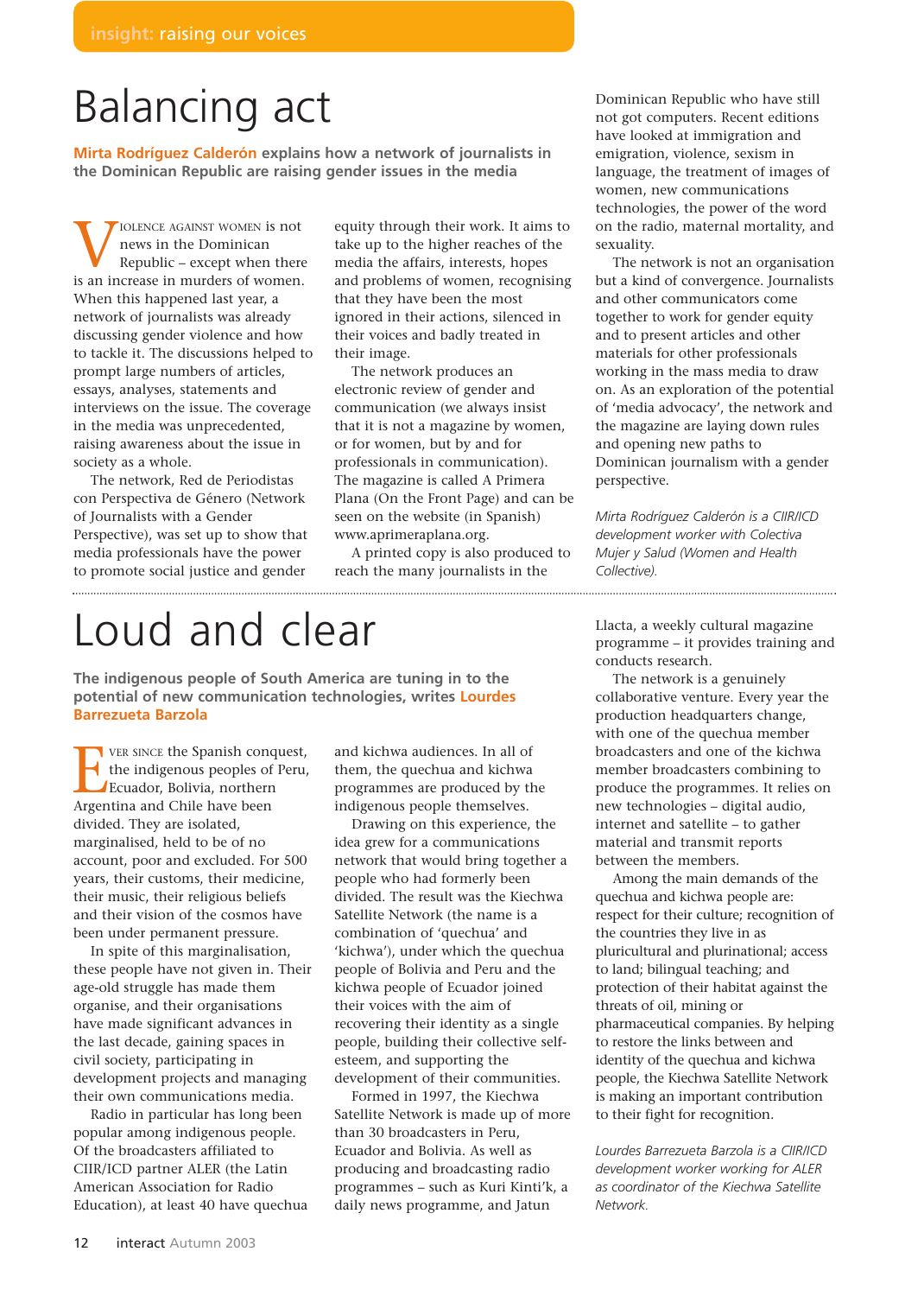

# **Chained**  to poverty

**Haiti's people must not be abandoned to an endless cycle of poverty and neglect, argues Anne Street**

ANUARY 1, 2004, marks the two-<br>hundredth anniversary of the<br>founding of the independent sta-<br>Haiti. After a bitter slave revolt, Haiti ANUARY 1, 2004, marks the twohundredth anniversary of the founding of the independent state of became the first independent black republic in the world, gaining its freedom from the French colonial rulers.

Although born in glory, Haiti faced massive obstacles from the start. As part of the independence settlement Haiti was forced to pay France the staggering amount of 150 million francs in reparations. Thus Haiti became the first nation state to be trapped into the debt cycle, from which it has never shaken free. The national debt is now US\$1.2 billion.

Despite its early promise, the Haiti of today still faces the legacy of poverty, discrimination and vilification that marked its birth. Its history since independence has also been a violent one. Up to the time that Papa Doc Duvalier seized power in 1957, 22 of Haiti's 34 presidents were overthrown, and seven were either assassinated or committed suicide during their term of office.

It was not until 1990 that the country was able to elect its first democratically appointed president, Jean Claude Aristide. Elected with great promise, Aristide was a former priest, whose populist style won him millions of followers both inside and outside the country. He seemed to herald a new dawn for Haiti, one in which the needs and aspirations of the poor would be put before the interests of the small and wealthy elite who had become rich through the fraud and deception widely

*Weighing up their options: the people of Haiti, such as this man selling lemons, face an uncertain future.*

practised during the Duvalier years.

Yet within months Aristide was deposed in a vicious coup which left hundreds dead, and many others fleeing to safety within the arms of the growing Haitian diaspora, mainly based in New York and Montreal. Next followed the tragedy of the Haitian 'boat people' as hundreds took to the seas in rickety boats to escape. Many drowned at sea, forced by their desperation into unsafe crafts. For those that reached the relative safety of the US, most were interned as illegal immigrants and refused refugee status, and eventually returned to Haiti.

Aristide was brought back to power in 1994, yet the curse of violence continues to this day, as the National Episcopal Commission for Justice and Peace lamented in an open letter in May this year: 'It is clear that violence is part of people's everyday reality, whether it be lesser incidents of violence suffered by poor people in the street, the verbal harassment, those injured by stray bullets, or those beaten with sticks.

'Nor should the violence of everyday life be ignored. There are those who wake in the morning, unsure of where they will sleep the next night; those who do not know where their next meal will come from; children who are unable to go to school or those sent home because they are unable to pay; and those who are ill and cannot seek treatment.'

Today Haiti is one of the poorest countries in the world, and its development statistics are the lowest in the western hemisphere. According to a 1998 World Bank report, 81 per cent of households in the country's north and north-west regions are 'extremely poor'. Life expectancy is only 52 years. Six per cent of the population are estimated to be living with HIV/AIDS. Environmental degradation is severe, with 97 per cent of the forest depleted.

Crippled by this poverty – and most recently, by an embargo on aid imposed by the Organisation of American States and the European Union – the government has found it impossible to provide the basic services of health, education and social security. Since the

#### **interact***now*

**For more information on Haiti, visit the website of the Haiti Support Group at www.haitisupport.gn.apc.org**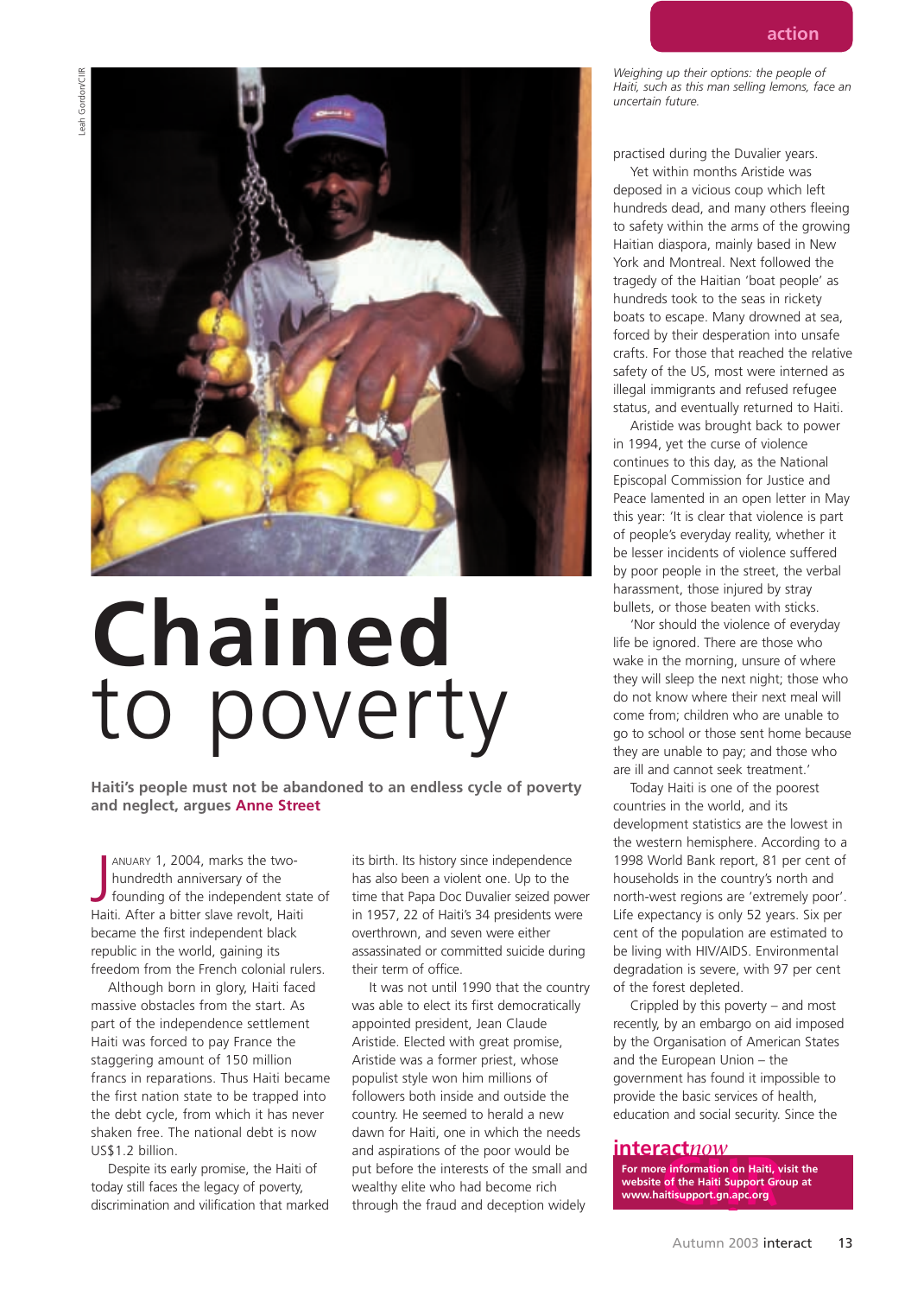1950s this vacuum has been largely filled by international NGOs and missionary organisations. Today half of primary health care and curative services are delivered by NGOs, and 80 per cent of primary and secondary schools are run by NGOs or private institutions.

Yet, despite all this, there are positive things happening in Haiti: the untold and unsung stories of many thousands of people who struggle against the odds to provide for their families; to protect their dignity and their community's rights; to work in communal work arrangements for their own and the community's good; and to attempt to make things better for future generations.

But they are struggling against impossible odds. While the government is often accused of corruption and nepotism, international isolation is harming the country's people as much as it is the government.

## *Action on Haiti*

**International isolation is suffocating Haiti.** It is not the wealthy elite who are affected: it is the millions of poor Haitians who continue to suffer the injustices of poverty, lack of employment, health care and education.

CIIR members and supporters can support the Haitian people by writing to your MPs, calling on them to ask the British government:

- To support international efforts to de-link the political situation in Haiti from access to international humanitarian aid, loans and grants
- To urge the European Union to resume bilateral funding to the Haitian government
- To seek to strengthen processes of good governance and democractic accountability in Haiti – such as by supporting Haitian government efforts to end corruption and train police officers, judges and members of the legal profession.

As the 200th anniversary of Haiti's independence approaches, it is time for the international community to support Haiti's people by providing aid for poverty alleviation programmes, and to end the cycle of violence by supporting

efforts to strengthen good governance and democratic accountability.

*Anne Street is CIIR's advocacy coordinator for Latin America and the Caribbean.*

# **Cutting edge**

**Grassroots voices are starting to be heard in South East Asia as people build their campaigning skills, reports Daphne Villanueva**

NOWING WHAT YOU WANT IS ONE thing. Knowing how to get it is another. Making your voice heard when people in positions of power don't want to listen is even harder.

The South East Asian Committee for Advocacy (SEACA) was set up to provide some answers. It works with organisations across the region, from Burma to Cambodia, Indonesia to Vietnam. Its aim is to help give civil society – the people and the organisations arguing on their behalf – the power to influence government policies and actions.

In February 2003, a three-week-long workshop teaching advocacy strategy and techniques was held for NGO representatives from seven countries in the region. It was hosted by the Institute for Popular Democracy in the Philippines. IPD's executive director, Joel Rocamora, told the participants about the challenges they faced.

'One problem with civil society advocacy is that the usual "winners" of a particular policy being advocated are poor and otherwise disadvantaged people,' he said. 'These are groups who do not normally have a voice in our societies.'

SEACA partners – such as those attending the workshop – are attempting to give marginalised people a voice. In Indonesia, for example, organisations in Yogyakarta have taken up the cause of street children, arguing that their existence and needs must be reflected in local government policies. In the Philippines, partner organisations have brought the agenda of the urban poor to national policy level, inviting government housing officials and business leaders to a 'housing summit', and drafting a bill to create a government housing department.

An obstacle they continually come up against is, said Rocamora, 'that politicians always say they are pro-people but act against them'. Policy makers 'will say they are for changing policy while they are actually opposing it'.

A major task is 'how to expose the anti-people character of existing policy,' he said. In many countries, SEACA partners are dealing with human and other rights issues. In Malaysia, where laws such as the internal security act, the publications act and the assembly law could constrain the potential of campaigning organisations, SEACA

partners are working to educate people about their rights, and support them in claiming their rights – such as for affordable urban housing.

The idea behind SEACA is that together people can achieve more than if they are working in isolation. As such, it works to strengthen regional links. The Asian Coalition for Housing Rights and Eviction Watch, for example, has conducted exchange projects on confrontation methods and savings mobilisation schemes. Future plans include setting up a people's tribunal on housing and eviction, and lobbying the Asian Development Bank on bankfunded projects that result in the displacement of people.

Empowering the people and challenging policies that breed poverty are central to the SEACA programme, according to its chairperson, Malaysian human rights activist Toni Mohammed Kasim. 'We seek to give communities from the diverse regions of South East Asia the ability to challenge policies that mitigate against them and keep them poor,' she told a meeting at CIIR in July. 'We want to return power to the people.'

*Daphne Villaneuva is SEACA's programme coordinator.*

#### **interact***now*

**Visit the SEACA website on www.seaca.net**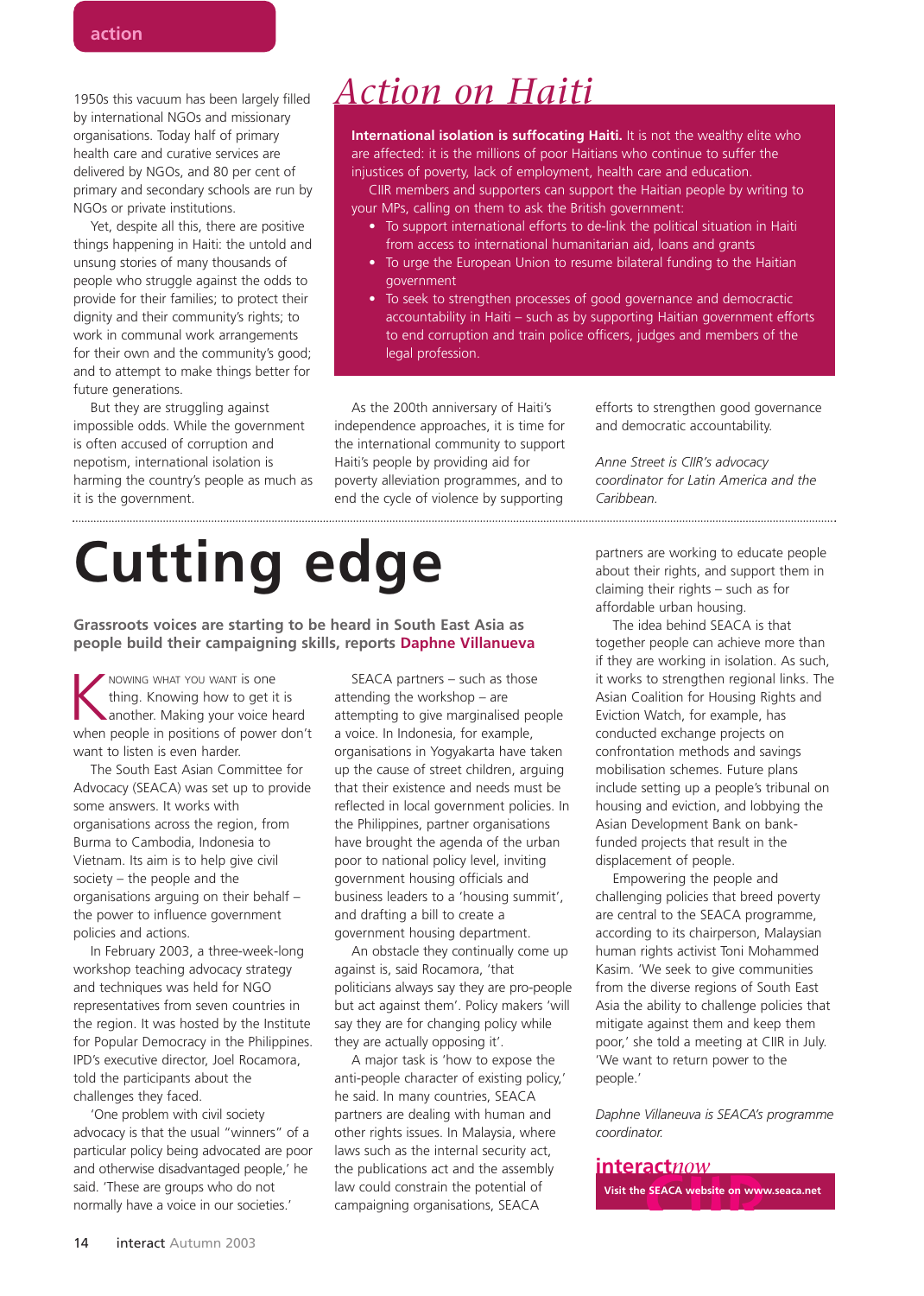**Mohamoud Ahmed's thirst for education has seen him make the difficult journey from refugee to TV news presenter. Mary Enright met him to hear his story**

## **Learning curve**

Nick Sireau/CIIR Nick Sireau/CIIF



N A CORNER OF BORAMA, a town in<br>western Somaliland, is a television<br>station called Borama TV. It's based in<br>a small house. The newsroom consists of N A CORNER OF BORAMA, a town in western Somaliland, is a television station called Borama TV. It's based in a video camera, two video recording machines, a spotlight, a desk, and a blue cloth as background. In the transmission room nearby, a large fan keeps the transmission device cool. On the roof are satellite dishes to receive international news and an antenna to transmit.

Mohamoud Abdi Sheikh Ahmed, 26, is the manager and news presenter of Borama TV. The station broadcasts from 7pm until midnight every day in the Borama area, translating foreign news into the Somali language and covering events in Somaliland. So far, it has 88 subscribers, each of whom pays US\$10 a month. Mohamoud admits that only half of them pay regularly, but it's just about enough to get by.

Mohamoud's story has always been about overcoming the odds. 'The civil war in Somalia interrupted nearly 10 years of my life. It definitely changed my life, and was bad, but in the end some of the changes were good,' he says.

In 1988, Mohamoud's family moved from Gabiley to Borama in an attempt to escape the inter-clan violence. But in 1991, the fighting came to Borama,

driving out Mohamoud's family to Ethiopia as refugees.

In Gabiley and Borama, says Mohamoud, he 'had no interest at all in education'. This all changed when he started to go to the school at the Awbare refugee camp. 'I discovered that I liked learning very much. In fact, after a short time, I wanted to go to class all day. After normal school finished in the morning, I went to four more classes every afternoon,' he says.

In 1994, his family decided to go back to Borama, but Mohamoud stayed on alone for two years, looking after himself, in order to continue going to

## **'The university brought hope and purpose to my life'**

school. When he eventually returned to Borama, his mother was earning income from a small shop she had set up with resettlement money from UNHCR (the United Nations refugee agency). This meant Mohamoud could afford to go to Amoud University, a local institution set up a few months after he returned from Ethiopia.

'To be at Amoud at the beginning

*Mohamoud Ahmed outside the building where Borama TV is based.*

was an exciting time,' says Mohamoud. 'Although there were not many students, we were all involved in setting up the university. We moved in the tables and chairs and furniture, cleared rubbish and generally got the buildings ready for use. There was a great feeling of community effort and support.'

The university, says Mohamoud, 'brought hope and purpose to my life and the lives of the other students. It gave me ideas and confidence and knowledge, and I started writing some things for the newspaper.' Because of the newspaper articles, he was asked to contribute to the recently set up Borama TV. He translated news from English and Arabic into Somali and worked on the station's news programmes. Soon he was also reading the news. In 2002, when the management changed, he was asked to head the station.

'We do all kinds of programmes now – social, political, sports, entertainment,' he says. There is no national TV station in Somaliland, so all stations are local: Borama TV, Hargeisa TV and Burco TV. If he can, he sends a cameraman and a reporter to cover an event. Otherwise, he asks the other stations to send a tape for broadcast in Borama.

Mohamoud hopes he is helping his country progress and recover from years of civil war. 'There are many problems for Somali youth now,' he says. 'There is no employment, no entertainment or sports facilities, nothing to aim for and nothing to do. The university gives the students a purpose.'

'Development for this country is possible only through educated people,' he says. 'Only they have the knowledge and ability to take the country forward.'

*Mary Enright is a CIIR/ICD development worker, working as a librarian at Amoud University. Additional reporting by Nick Sireau, CIIR's communications manager.*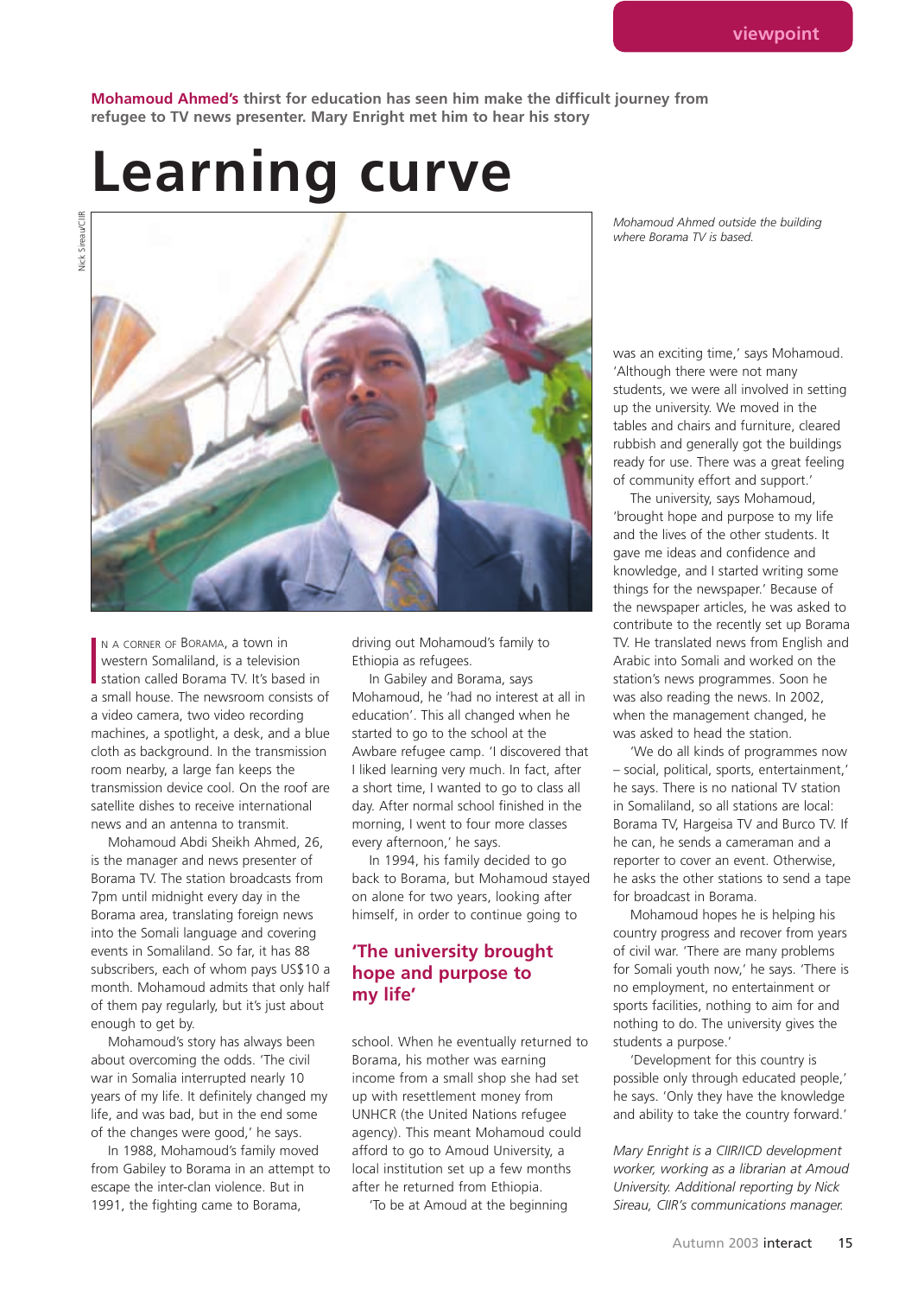# Healthy **respect**

**Bahja Abdulla Essa explains how she has gained recognition as a woman working in health services in Yemen**

STARTED MY TRAINING as a female primariealth care worker (FPHCW) in<br>Hodeidah in 1989. Back then I did r<br>know much about FPHCWs and what STARTED MY TRAINING as a female primary health care worker (FPHCW) in Hodeidah in 1989. Back then I did not they do. I was new to the idea and looked at it as a venture into the unknown.

During my practical training I was sent to a hospital in the city. I was required to single-handedly assist the birth of 20 children before I could qualify. The hardest thing was winning the respect of other medical personnel and the trust of the community.

The doctors in the hospital did not accept the idea of FPHCWs doing deliveries and antenatal care after only nine months of training. When I completed my training and was working in a health centre, visiting mothers did not trust me and my colleagues to handle them during deliveries, as we were all so young – between the ages of 16 and 20.

Gradually, communities started feeling comfortable towards FPHCWs. We started a home visit programme which helped us meet communities in their homes and build better relations.

Since 1990, I have assisted more than 500 deliveries in my community. I once assisted a woman who lives in a oneroom cardboard-box house. This woman had experienced three deaths in previous deliveries. Her family was never able to go to health centres because they couldn't afford the fee (200 Yemeni Rials for a delivery – around US\$1). I just happened to be in the area by accident.

Another time I helped a woman who had previously had two stillbirths. This baby was also a stillbirth, due to genetic complications. She had to take a US\$50 injection within 72 hours after delivery in order to save her next child. The woman did not have the money. Neither did I. I borrowed the money to buy her the injection. A year later I delivered her next baby who survived. Her gift to me was that I named the baby.

In the early 1990s, Hodeidah received about 800,000 returnees from the Gulf War, creating squatter settlements around the city of half a million people. CIIR/ICD assisted in developing health facilities in four areas populated mainly by returnees.



*Traditional birth attendants trained by CIIR/ICD in Mensooriyah district, Hodeidah, in 2002.*



*Bahja Abdulla Essa.* 

Habeeba Othman, a CIIR/ICD development worker from Somalia, prompted me to become a trainer. My first training session – a briefing on home visits in front of many senior medical people – was the most exciting and challenging thing I had done up to then.

I am now head of the training department in the Hodeidah health office. I am still called upon to assist women during deliveries in my neighbourhood, but my main job is to plan and implement training for the Hodeidah area.

It has not always been easy. On one occasion, 18 out of 20 health workers who were being trained in health information systems failed their first exam. I took this as a personal challenge, redoubled my efforts to support them, and continued visiting them regularly until they finished their first year. They finally all passed the exams and are now working.

My family is very proud of my work and they continue to support me. My income has helped us as the cost of living in Yemen is on the increase year after year. Employment of girls is an increasingly important issue for families, as girls tend more than boys to use their incomes to support extended families. Fewer families now stop their daughters from working.

Now I feel I have everybody's respect and recognition. This is a milestone in my life as a Yemeni female.

*Interview conducted and translated from the Arabic by Abdulla A Al Syari, CIIR/ICD's country representative in Yemen.*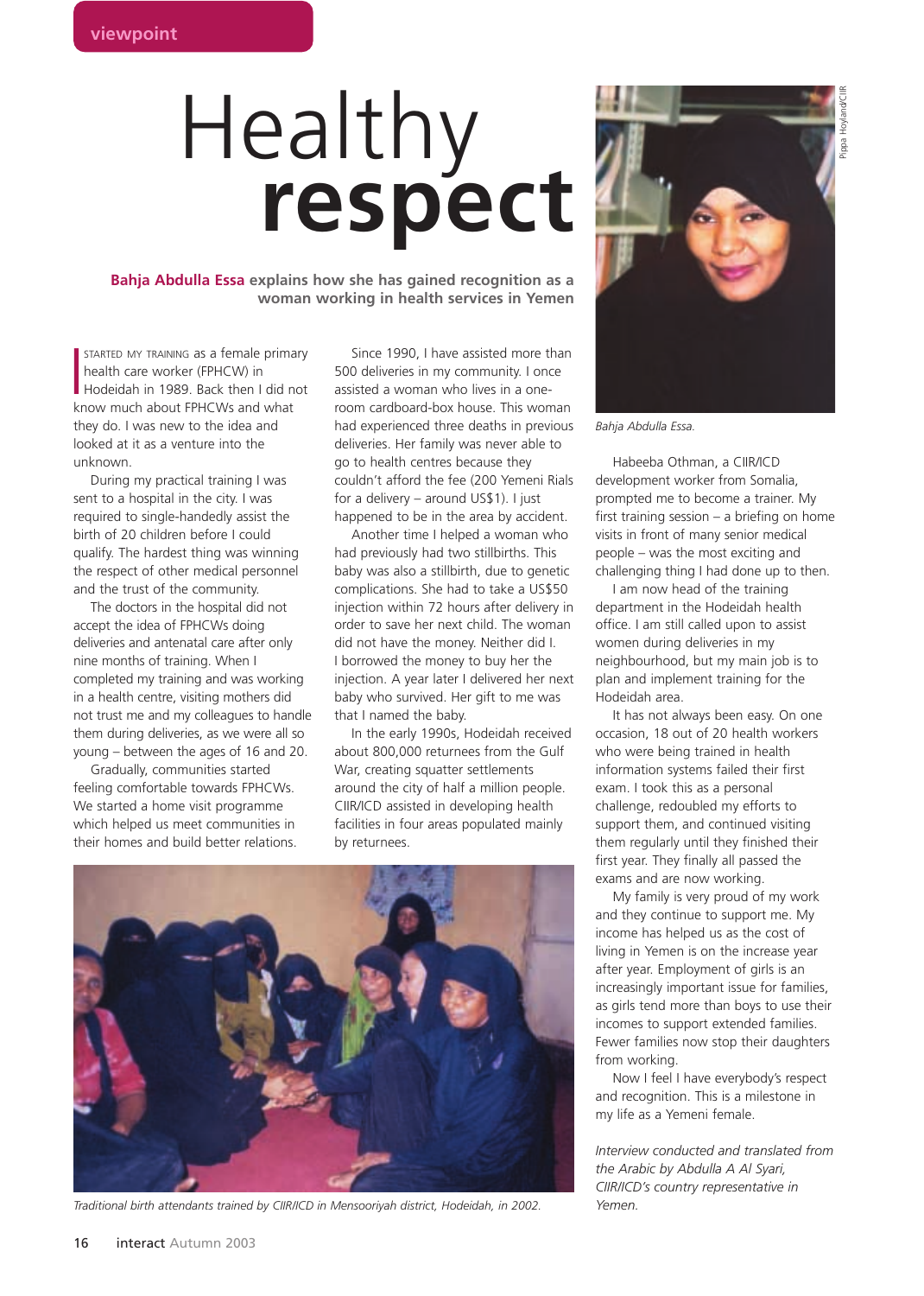# *country profile:* Yemen

#### **Republic of Yemen: Statistics**

| <b>Population: 19,349,881</b>           |                                                                      |  |
|-----------------------------------------|----------------------------------------------------------------------|--|
| Gross Domestic Product: US\$9.3 billion |                                                                      |  |
| <b>External debt:</b> US\$6.2 billion   |                                                                      |  |
| <b>Unemployment: 30%</b>                |                                                                      |  |
| <b>Population living with</b>           |                                                                      |  |
| less than US\$2 per day: 45.2%          |                                                                      |  |
| Life expectancy: 59.4 years             |                                                                      |  |
|                                         | Infant mortality: 79 deaths per 1,000 live births                    |  |
| Literacy rate: 50.2%                    |                                                                      |  |
| Languages: Arabic                       |                                                                      |  |
|                                         | <b>Religions:</b> Muslim including Shaf'i (Sunni) and Zaydi (Shi'a); |  |
|                                         | small numbers of Jews, Christians, and Hindus.                       |  |

#### **Geography**

The Republic of Yemen is a semi-arid country on the south-western tip of the Arabian Peninsula. It comprises 555,000 square kms of diverse landscape, such as terraced mountains, deserts and coastal plains. It is one of the world's least developed countries.

#### **History**

Yemen is undergoing rapid change. The past 13 years have seen major political and economic upheavals, beginning with the unification of the two different political systems of the former Yemen Arab Republic and the People's Democratic Republic of Yemen in 1990. The process of unification has been

complex and not always smooth: a three-month civil war broke out in 1994 between the two former states, causing massive destruction of services and infrastructure, and loss of lives.

محرجهم

#### **Politics**

Yemen has a multi-party political system. National elections were held in 1993 and 1997, both of which were won by the General People's Congress Party headed by the president, Ali Abdullah Saleh.

#### **Human rights**

Interest in human rights has grown in recent years through the action of the government, local NGOs and



international development organisations. In April 2001 a new position of minister of human rights was created. The current minister, Amatulalem Sousua, is the second woman to hold this post.

#### **CIIR/ICD's work in Yemen**

CIIR/ICD's work in Yemen focuses mainly on strengthening the health system and fighting HIV/AIDS.

The lack of trained health workers, particularly women, is a problem. CIIR/ICD has therefore focused on the training of female health workers and support and supervision for them once they graduate. Trainers such as development worker Aziza Abdulla Hassan carry out formal training over one to two years for community midwives. Other training has increased the number of primary health care workers, midwives, nurses, and laboratory technicians.

On the HIV/AIDS front, CIIR/ICD is supporting both governmental and nongovernmental partners to develop the fight against HIV/AIDS. A CIIR/ICD development worker, Aidan Strain, recently started working in Yemen's capital Sana'a as an HIV/AIDS coordinator and trainer with local partner NGOs and the ministry of health's National AIDS Programme.

CIIR/ICD is also developing a new programme supporting NGOs and civil society groups in building their organisations. These organisations have strong links into their target communities and many are actively working on women's issues.

*The Republic of Yemen: Development Challenges in the 21st Century* by Marta Colburn (published by CIIR) traces Yemen's development from ancient times to the present and analyses the social, economic and environmental challenges facing the country today. Price £9.95 from CIIR.

*Mixing the old and the new: a scene from Sana'a, capital of Yemen.*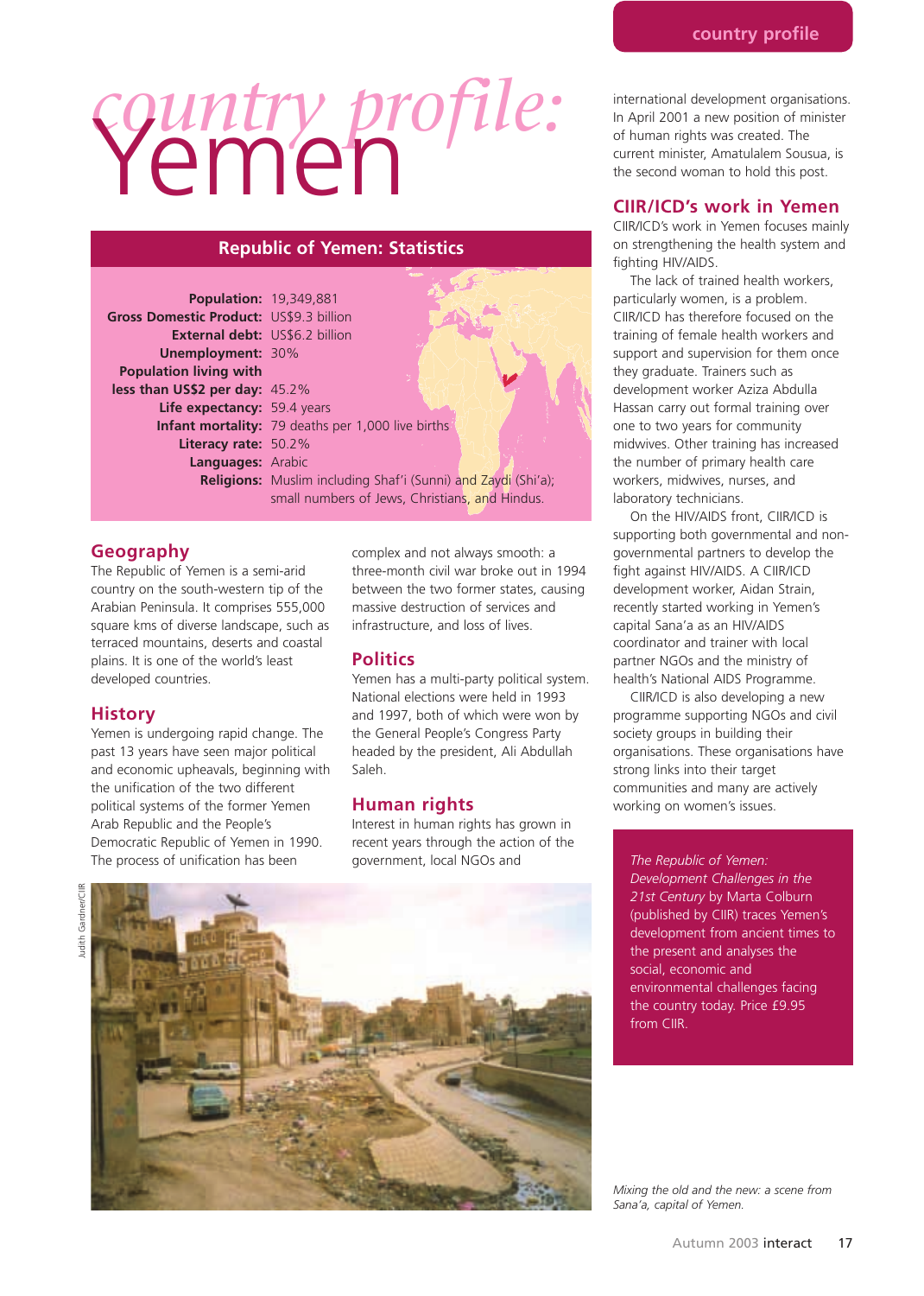

# Common ground

**From Bristol to Botswana, from urban poverty to international development, Mary Garvey has worked for positive change. Alastair Whitson finds out what motivates CIIR's new international progammes director**

SHE HAS WORKED with Tibetan<br>
people in Bristol. She has<br>
negotiated with rebels for the release of HE HAS WORKED with Tibetan refugees in India and with homeless people in Bristol. She has British hostages in Sierra Leone, and with white South African tour operators for the rights of rural people in Botswana. She has managed a volunteer programme for VSO (Voluntary Service Overseas), and researched and advised on policy for Christian Aid.

Mary Garvey's experience is as broad as it is deep, but a common thread runs through it: a desire to work for positive change for marginalised and disadvantaged people.

In Botswana, Mary spent three years setting up a project supporting rural communities, including helping them manage their own natural resources.

'There are still lots of wild animals in Botswana, so safari companies are keen to bring tourists into the area,' she says. 'The government has policies covering this, but local communities can only benefit from those policies if they understand them, and have the skills to

negotiate with the white South African tour operators.' The project aims to build people's skills so that they can negotiate deals with the tour operators – for rights of access to their land, rights to put up lodges on land, and some rights to hunt the animals.

Many of the communities the project works with are San people. (CIIR/ICD also works with the San people in Namibia and across southern Africa.) Until very recently the San were nomadic. 'Their lack of education and lack of wealth means they are discriminated against by other ethnic groups,' says Mary. 'They find it difficult to access services, amenities and rights – for example, often they don't have land rights because they don't register their land.'

The work, says Mary, was 'very challenging', but it was also 'very rewarding to see something that wasn't there in the beginning grow into something that was providing a service to local people'.

Prior to her work in Botswana, Mary had been involved in a different sort of

*Mary Garvey (right) in Botswana with a work colleague, Oteng. Sadly, Oteng died this year, aged 26.*

negotiation – one that quite literally was a matter of life and death. As VSO's regional manager for West Africa, she was in the hot seat when two VSO volunteers were taken hostage by rebels in Sierra Leone.

Mary spent the initial weeks negotiating with the rebels by two-way radio. She also had to organise the repatriation of 40 other VSO volunteers from Sierra Leone. 'Getting out quickly was very emotional for them, because they were leaving behind two colleagues – and we didn't know if they were alive or dead at that time,' she says. After five months, the hostages were released.

Another life-or-death situation has also had a big impact on Mary's life: the HIV/AIDS epidemic in Africa. 'In Botswana there is a 38 per cent prevalence of HIV. It was very difficult because many of my work colleagues were also affected by HIV,' she says.

This experience led Mary to take up her most recent post, as a senior policy adviser for Christian Aid. Here she conducted research into whether or not sex education and HIV education cause promiscuity among young people. Her report, due to be published later this year, will argue that the evidence is that if you provide good HIV and sex education, young people are likely to be more cautious about sex, and therefore more likely to make sensible decisions.

'HIV/AIDS is a huge development problem that we need to tackle,' says Mary. 'Churches have a good record of care and support for those who are sick, but are much less involved in preventative work. One of the things that interests me at CIIR is exploring that untapped potential.'

'Potential' is the key to Mary's new role at CIIR: combining the quality of what CIIR is doing 'on the ground' in terms of skill sharing, with the potential of 'a real recognition that in order to address problems on a broader scale, unfair policies and structures have to be addressed'. In taking on this challenge, Mary will be doing for CIIR what CIIR itself does: drawing on experiences in the field to strengthen arguments for change.

*Mary Garvey started as CIIR's international programmes director in September. Alastair Whitson is CIIR's senior editor.*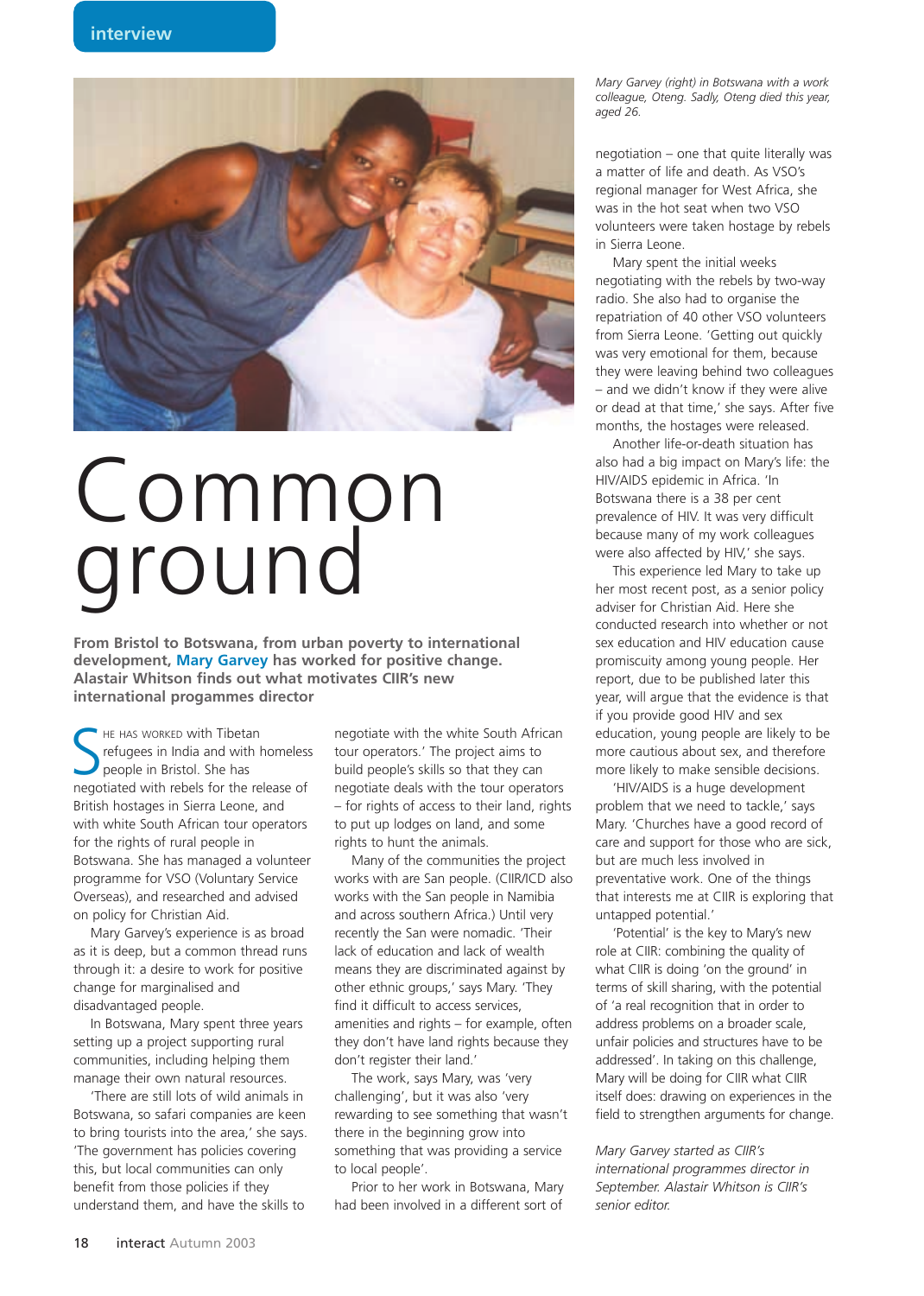**The challenge to the media is to be a witness to the 'Word of life', writes Rev Dr Steve de Gruchy**

# Bearing **witness**

OHN'S GOSPEL declares that life is the central gift that God gives to us through Jesus Christ. In the fourth verse of the gospel we hear that from OHN'S GOSPEL declares that life is the central gift that God gives to us through Jesus Christ. In the fourth the beginning of creation he is the one who brings life into being. Jesus, 'the bread of life' (6:35) and 'the resurrection and the life' (11:25), makes known his mission with these words: 'I came that they may have life, and have it abundantly' (10:10).

It should not surprise us, therefore, when John tells us that he wrote his Gospel so that we who read it may have 'life in his name' (20:31). Indeed, there can be no greater desire in writing words than that those who read them may find abundant life in Christ. That, in a nutshell, is the Christian challenge to the media in the field of development.

For we are well aware that there are two basic visions of development. The dominant paradigm, finding expression in such bodies as the IMF, World Bank, WTO and the foreign policies of the USA and Europe, sees development as synonymous with economic growth, the expansion of global capitalism, and the triumph of the West. It is a vision that brings not only abundant life, but superabundant life, to those who have power.

But it is also a vision that brings death to so many in the South. We have seen the terrible effects of structural adjustment policies and international trade rules on the health, housing and education of the people of countries like Zambia, Malawi and Mozambique. The

dominant paradigm is literally a paradigm of death, and its media moguls who promote and encourage this approach are purveyors of this death.

Against this paradigm lies a whole host of alternative approaches which seek abundant life not just for the rich of the world, but for all people – and particularly for the marginalised for whom Jesus gave his life. From smallscale agricultural schemes through village health programmes and business

## **to speak, to write, to publish and break the silence… is an act of life**

cooperatives to alternative think tanks, advocacy groups and people's movements, this approach honours and enhances the life and livelihoods of the poor. There is no doubt in my mind that this is a key part of the Missio Dei in our generation, a calling to which the Church must respond.

It is also the calling for those in the media. For we are reminded that in John's Gospel, Jesus is the Word who becomes flesh. He is the 'Word of life', as the opening verse of 1 John puts it. Thus the challenge to the media in the world of development is to be a witness to this word of life amidst the many words of death.

In the first instance this can mean simply the choice to speak in the midst of silence. As John's Gospel sees the link between life and light, so too there is a link between death and darkness (11:10). The dominant powers that promote death for so many on our globe delight in cover of night. Through the political power of censorship and economic control of the media they ensure that a certain perspective is promoted, and that the 'word' of the poor is not heard. Indeed, the first casualty in development, as in war, is truth. Simply to speak, to write, to publish and break the silence that hides such death is an act of life.

Second, we have to decide what is worth writing about, and how best to write about it. The Christian who works in the development media, and who seeks to share the word of life, is called to constant reflection on the interplay of power and truth, along with attentiveness to the victims and those who suffer, but also to the signs of life that keep bubbling up where God is at work.

For perhaps the greatest challenge of all is, paradoxically, learning to silence one's own voice so that one may become an instrument through which the poor and the marginalised can find their voice, speak their own word, and so shape their world. This truly is to bear witness to the Word who is life and light.

*Steve de Gruchy is director of the Theology and Development Programme at the University of Natal, South Africa.*